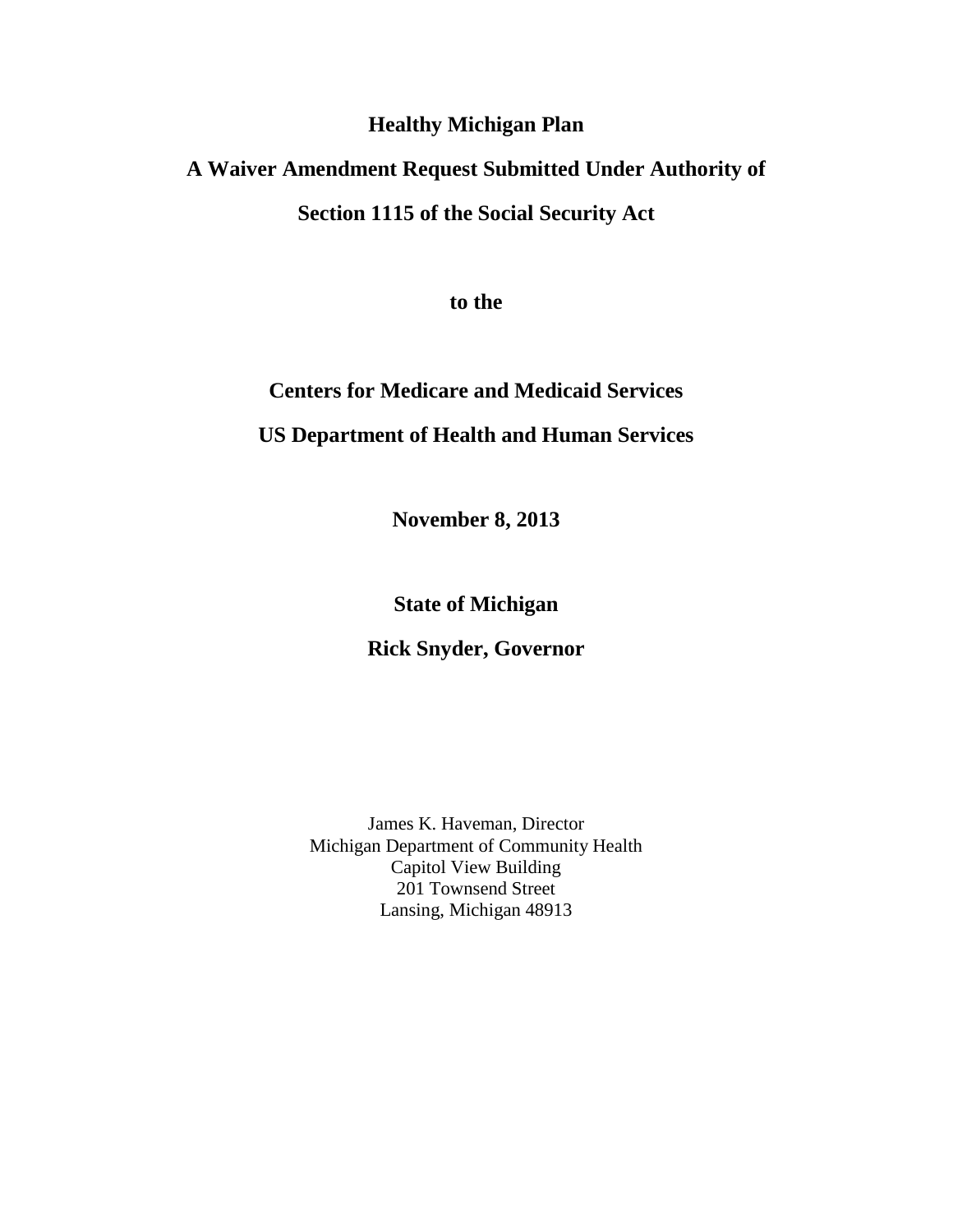## **Table of Contents**

| Ι.   |           |    |  |
|------|-----------|----|--|
|      | А.        |    |  |
|      | Β.        |    |  |
|      | C.        |    |  |
|      |           | 1. |  |
|      |           | 2. |  |
|      |           | a. |  |
|      |           | b. |  |
|      |           | c. |  |
|      |           | d. |  |
|      | D.        |    |  |
|      | Е.        |    |  |
| II.  |           |    |  |
|      | A.        |    |  |
|      | <b>B.</b> |    |  |
|      | C.        |    |  |
|      | D.        |    |  |
|      | Е.        |    |  |
|      | F.        |    |  |
|      | G.        |    |  |
|      |           |    |  |
| III. |           |    |  |
|      | A.        |    |  |
|      | <b>B.</b> |    |  |
| IV.  |           |    |  |
|      | A.        |    |  |
|      | B.        |    |  |
|      |           |    |  |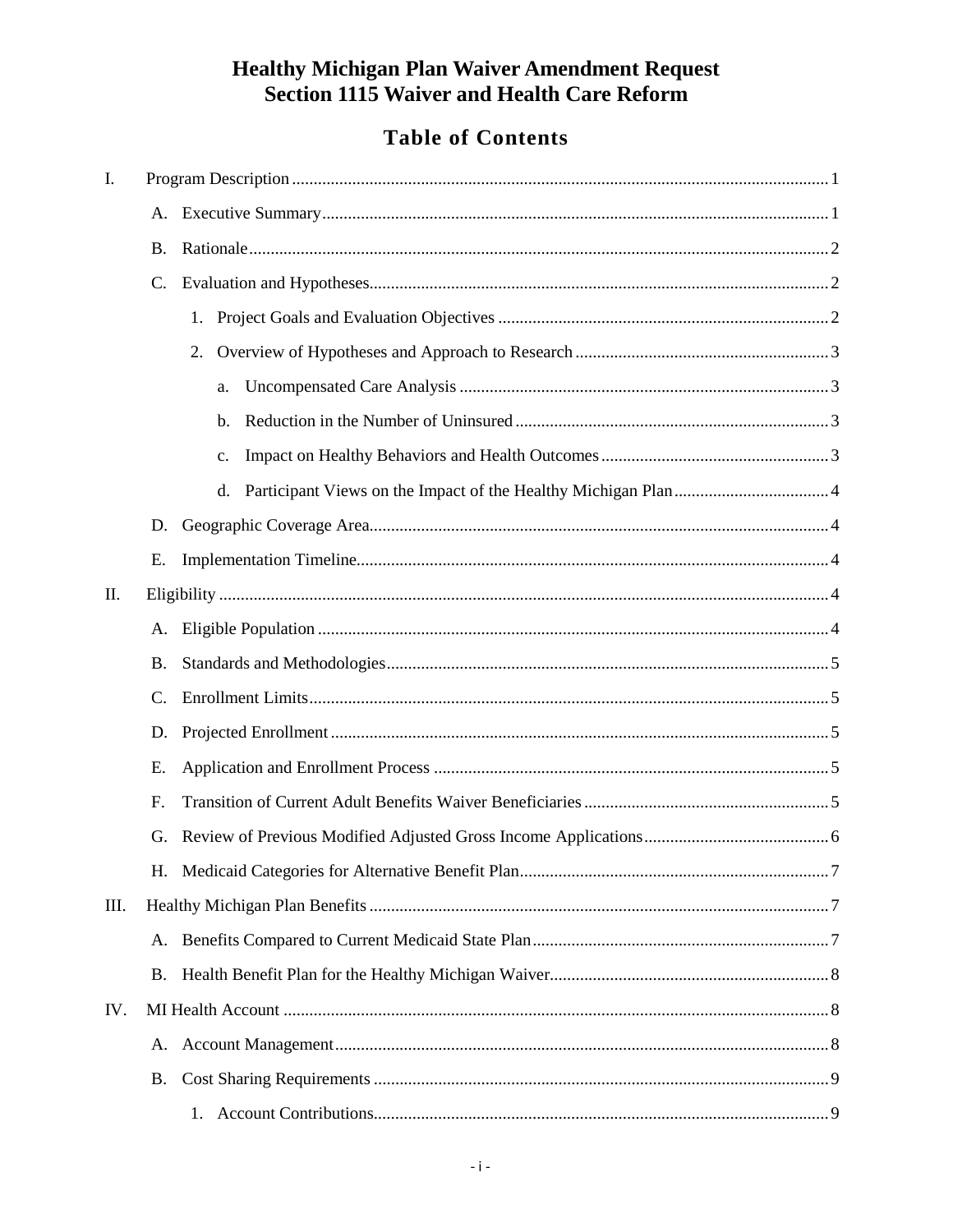|      | C.        |                                                                       |  |
|------|-----------|-----------------------------------------------------------------------|--|
|      | D.        | Consequences for Failure to Comply with Cost-Sharing Requirements  12 |  |
| V.   |           |                                                                       |  |
|      |           |                                                                       |  |
|      |           |                                                                       |  |
|      |           |                                                                       |  |
|      |           | 3.                                                                    |  |
|      |           | 4.                                                                    |  |
|      |           | 5.                                                                    |  |
|      |           | 6.                                                                    |  |
|      |           | 7.                                                                    |  |
|      |           | 8.                                                                    |  |
|      | <b>B.</b> |                                                                       |  |
|      |           |                                                                       |  |
|      |           | 2.                                                                    |  |
|      |           | 3.                                                                    |  |
|      | C.        |                                                                       |  |
|      | D.        |                                                                       |  |
|      | Е.        |                                                                       |  |
|      | F.        |                                                                       |  |
|      | G.        |                                                                       |  |
|      | H.        |                                                                       |  |
|      | I.        |                                                                       |  |
| VI.  |           |                                                                       |  |
|      | А.        |                                                                       |  |
|      | <b>B.</b> |                                                                       |  |
| VII. |           |                                                                       |  |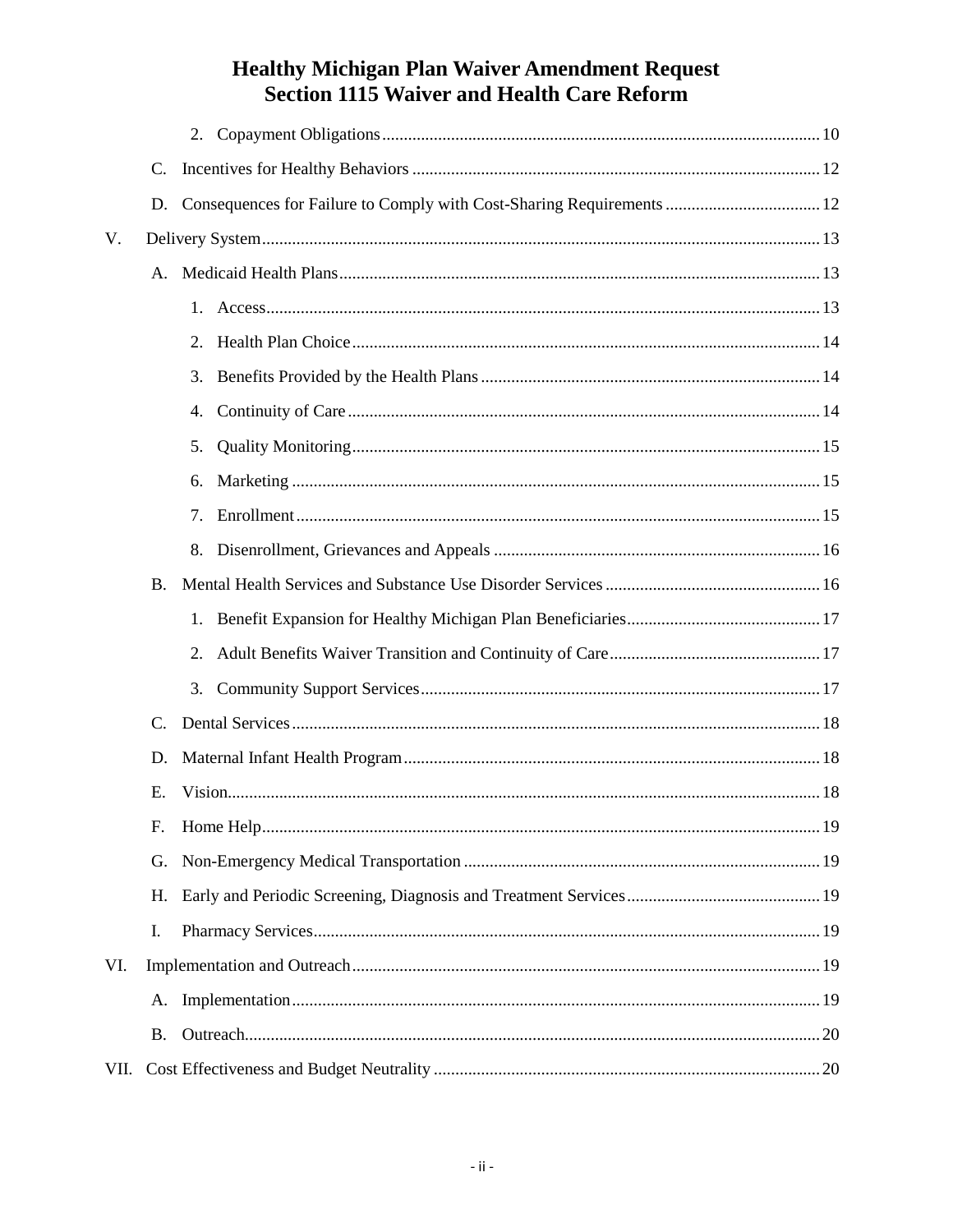| IX. |               |  |  |  |  |
|-----|---------------|--|--|--|--|
|     |               |  |  |  |  |
|     |               |  |  |  |  |
|     | $\mathcal{C}$ |  |  |  |  |
|     |               |  |  |  |  |
| X.  |               |  |  |  |  |
| XI. |               |  |  |  |  |
|     |               |  |  |  |  |
|     | <b>B.</b>     |  |  |  |  |
|     | C.            |  |  |  |  |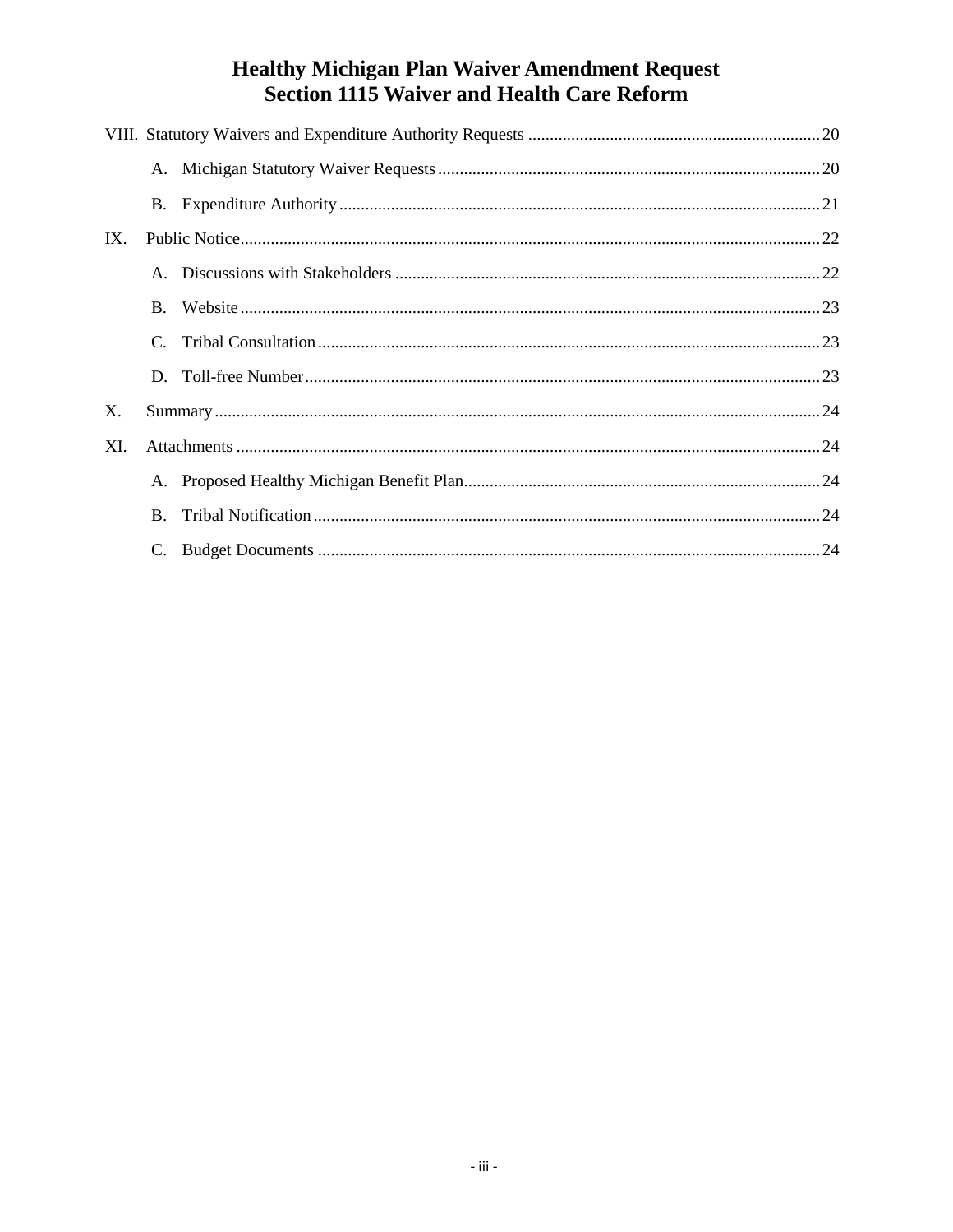## <span id="page-4-0"></span>**I. Program Description**

## <span id="page-4-1"></span>**A. Executive Summary**

The State of Michigan seeks a Section 1115 waiver amendment approval from the Centers for Medicare and Medicaid Services to implement a program that will make quality health care affordable and accessible for all Michigan citizens up to 133% of the federal poverty level who are otherwise not eligible for Medicaid at the time of enrollment. This program, known as the Healthy Michigan Plan, provides a framework for comprehensive medical benefits and health care reform in Michigan.

The central features of this waiver program are to extend health care coverage to low-income Michigan citizens who are uninsured or underinsured and to implement systemic innovations to improve quality and stabilize health care costs. Other key features include: the advancement of health information technology; structural incentives for healthy behaviors and personal responsibility; encouraging use of high value services; and promoting the overall health and well-being of Michigan citizens. From the economic perspective, these working individuals will now have health care coverage creating a healthier workforce. A healthier workforce attracts new business and helps existing businesses grow and expand.

The Michigan Department of Community Health has been a leader in implementing cost containment initiatives to control health care program costs. Of the non-dual caseload, 75% are enrolled in capitated, Health Maintenance Organization managed care plans with plan rates that are among the most cost effective and efficient in the country. In addition, the Michigan Department of Community Health's program has been extremely aggressive in pursuing strategies to control the cost of Medicaid reimbursed services, which include provider contracts that allow for bulk purchasing, new pharmacy initiatives in an effort to achieve cost savings, enrollment of urgent care providers, and implementation of the Michigan Primary Care Transformation grant to enhance coordination of care. Even with these far-reaching, cost saving initiatives, Medicaid expenditures have continued to rise due to the sustained growth in program enrollment.

While Michigan has been extremely successful in finding and enrolling beneficiaries who meet current Medicaid and Children's Health Insurance Program eligibility requirements, the State has been limited in providing health care services to childless adults between 19 and 64 years old. Michigan currently has a Section 1115 waiver, known as the Adult Benefits Waiver, that provides a limited health care benefit to individuals in this age group whose income is less than or equal to 35% of the federal poverty level. The funding for this program is limited and, as a result, Michigan has to carefully monitor and manage the enrollment process by freezing Adult Benefits Waiver enrollment for long periods of time. Historically, Michigan has only opened enrollment for one to two months annually. However, each time Michigan opens Adult Benefits Waiver enrollment, the State has received an overwhelming response as evidenced by a high volume of applications resulting in increased enrollment from roughly 30,000 beneficiaries to 90,000 beneficiaries.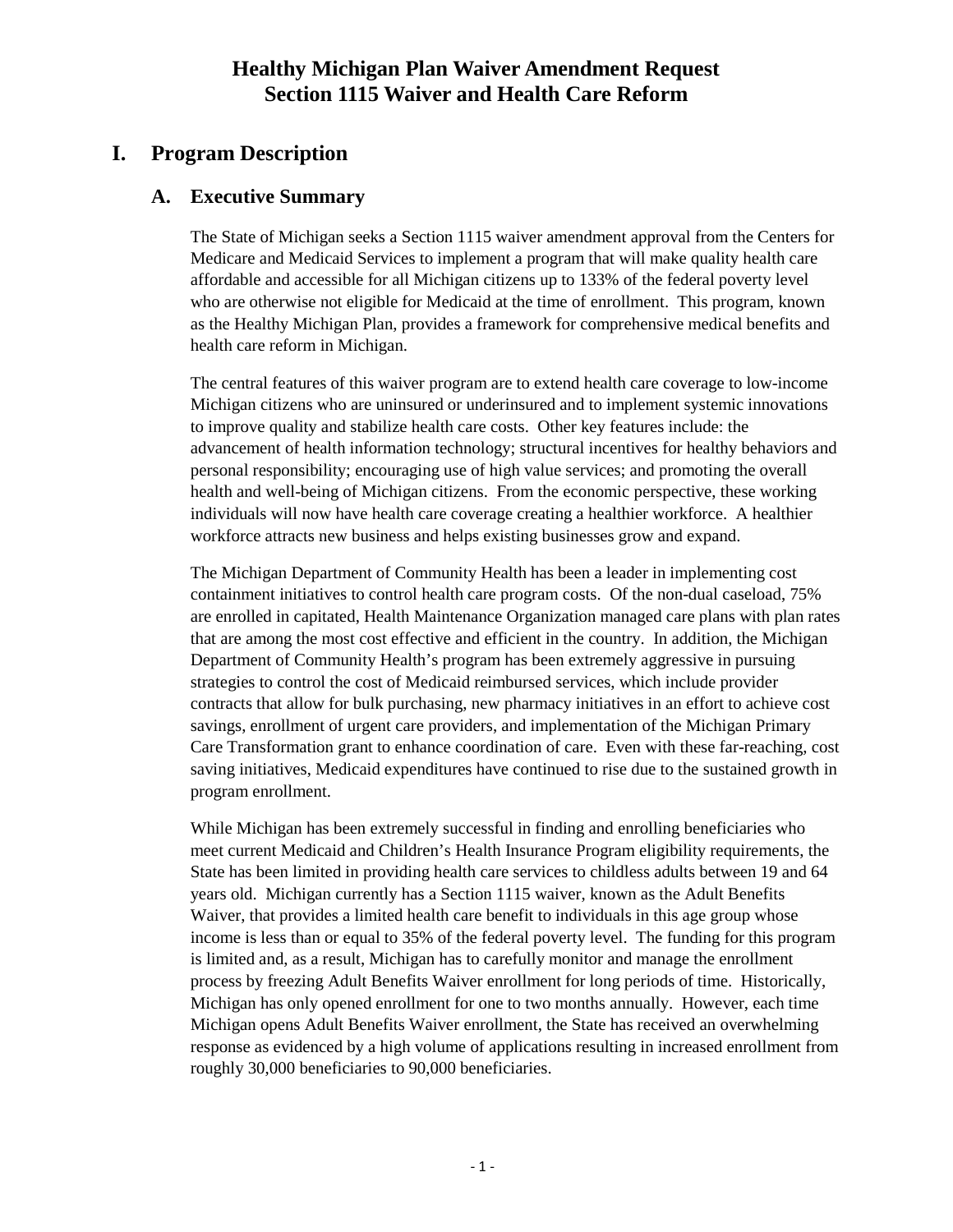## <span id="page-5-0"></span>**B. Rationale**

Approval of this waiver amendment will allow Michigan to augment the current Adult Benefits Waiver program by expanding both the benefits to currently enrolled Adult Benefits Waiver beneficiaries and the eligibility income criterion for this adult population overall, from 35% to 133% of the federal poverty level using the new Modified Adjusted Gross Income methodology. Implementation of this waiver amendment will result in the provision of health care services to an estimated 300,000 to 500,000 Michigan citizens. Furthermore, this waiver will provide a full health care benefit package as required under the Affordable Care Act and will include all of the Essential Health Benefits as required by federal law and regulation. The overarching themes used in the benefit design will be increasing access to quality health care, encouraging the utilization of high-value services, promoting beneficiary adoption of healthy behaviors and using evidence-based practice initiatives. Organized service delivery systems will be utilized to improve coherence and overall program efficiency.

#### <span id="page-5-1"></span>**C. Evaluation and Hypotheses**

The Healthy Michigan Plan will provide affordable health insurance, thereby significantly improving access to health care services, for up to 500,000 Michigan residents who are under 133% federal poverty level. The State is committed to evaluating the impact of the Healthy Michigan Plan on consumers, providers and the small business community. Michigan intends to use the information obtained through the evaluation as a means to guide programmatic and policy change decisions in both the short and long term in an effort to implement health care reform.

The State has identified overall evaluation objectives, key research questions, hypotheses, data sources and methodologies that can serve as a framework for evaluation.

#### <span id="page-5-2"></span>**1. Project Goals and Evaluation Objectives**

The goal of this amendment is to improve the health and well-being of low-income Michigan citizens. The planned benefit design will significantly help uninsured or underinsured individuals manage their health care issues and encourage them to adopt healthy behaviors through the availability of preventive care services.

The Healthy Michigan Plan provides both Michigan and the Centers for Medicare and Medicaid Services with an opportunity to implement an innovative and market-driven approach to using Medicaid funds to increase access to care. The State expects to gain valuable information about the effects of a model that infuses market-driven principles into a public healthcare insurance program. In particular, the State has identified the following evaluation objectives:

- The extent to which the increased availability of health insurance reduces the costs of uncompensated care borne by hospitals.
- The extent to which availability of affordable health insurance results in a reduction in the number of uninsured/underinsured individuals who reside in Michigan.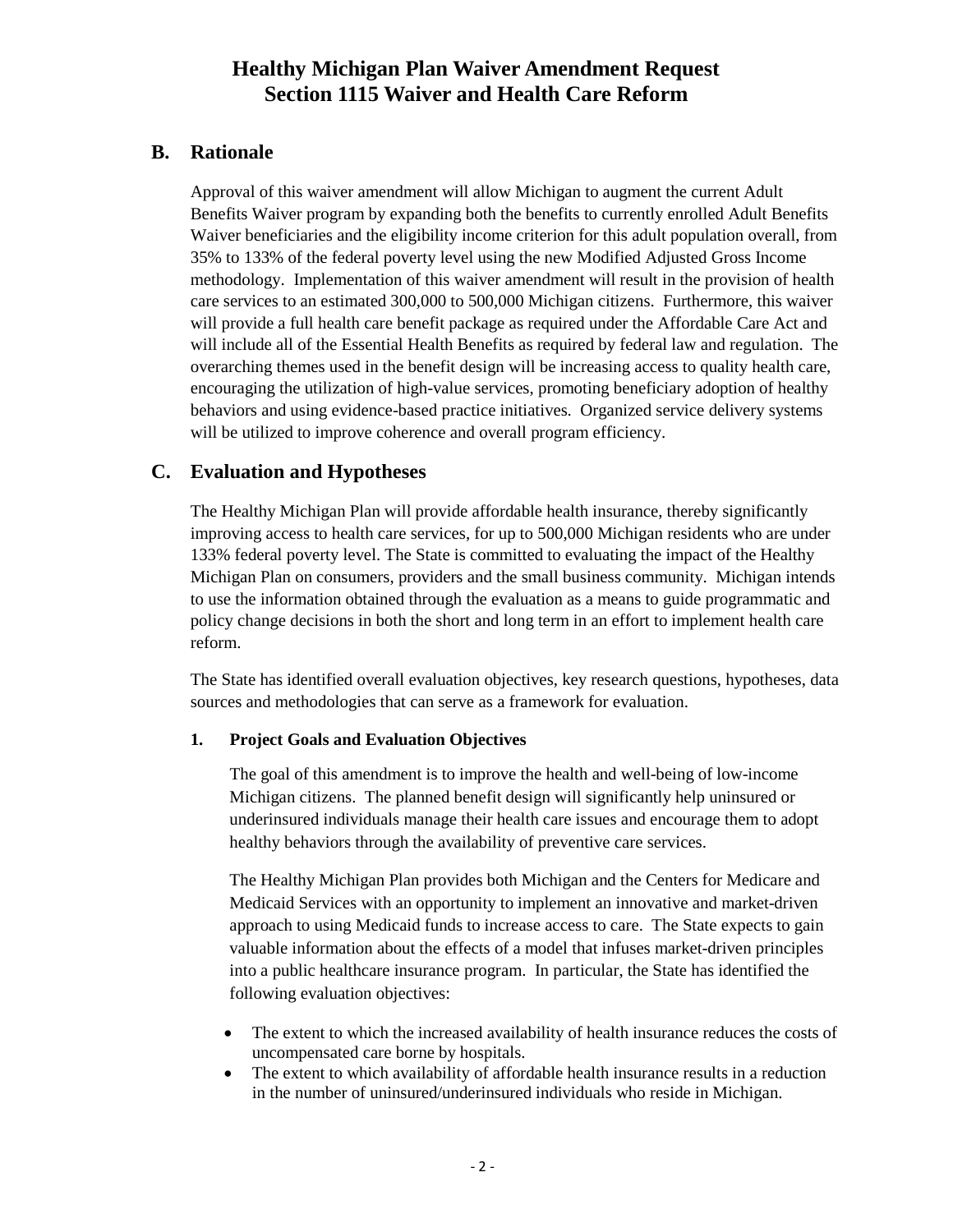- Whether the availability of affordable health insurance, which provides coverage for preventive and health and wellness activities, will increase healthy behaviors and improve health outcomes.
- The extent to which participants feel that the Healthy Michigan Plan has a positive impact on personal health outcomes and financial well-being.

#### <span id="page-6-0"></span>**2. Overview of Hypotheses and Approach to Research**

Several projects will be conducted to evaluate the success of the Healthy Michigan Plan. These include the following:

#### <span id="page-6-1"></span>**a. Uncompensated Care Analysis**

This evaluation project will examine the impact of reducing the number of uninsured individuals on uncompensated care costs to hospitals in Michigan through the expansion of subsidized insurance. Specifically, the Healthy Michigan Plan will test the hypothesis that, as more people receive health insurance coverage that includes inpatient hospital care; there will be a corresponding decrease in the amount of uncompensated care. The reduction in uncompensated care will help to promote financial stability in the health care system. The current Michigan Adult Benefits Waiver has a more limited benefit and does not include an inpatient hospital benefit. Understanding the impact of the Healthy Michigan Plan and the role that hospitals play in providing unreimbursed health care services is needed as health care costs continue to rise. To evaluate this program, Michigan proposes to use annual hospital data from filed hospital cost reports, the Michigan Health & Hospital Association (or other sources), and census-based data to account for both hospital characteristics and county-based factors. Through the application of a multi-level modeling methodology, Michigan will measure the effect of the Healthy Michigan Plan on hospital uncompensated care spending.

#### <span id="page-6-2"></span>**b. Reduction in the Number of Uninsured**

The Healthy Michigan Plan will test the hypothesis that, when affordable health insurance is made available and the application for insurance is simplified (through both an exchange and the State's existing eligibility process), the uninsured population will decrease significantly.

This evaluation will examine insured/uninsured rates in general and more specifically by select population groups (e.g., income levels, geographic areas, and race/ethnicity).

#### <span id="page-6-3"></span>**c. Impact on Healthy Behaviors and Health Outcomes**

The Healthy Michigan Plan will evaluate what impact incentives for healthy behavior and the completion of an annual health risk assessment have on increasing healthy behaviors and improving health outcomes.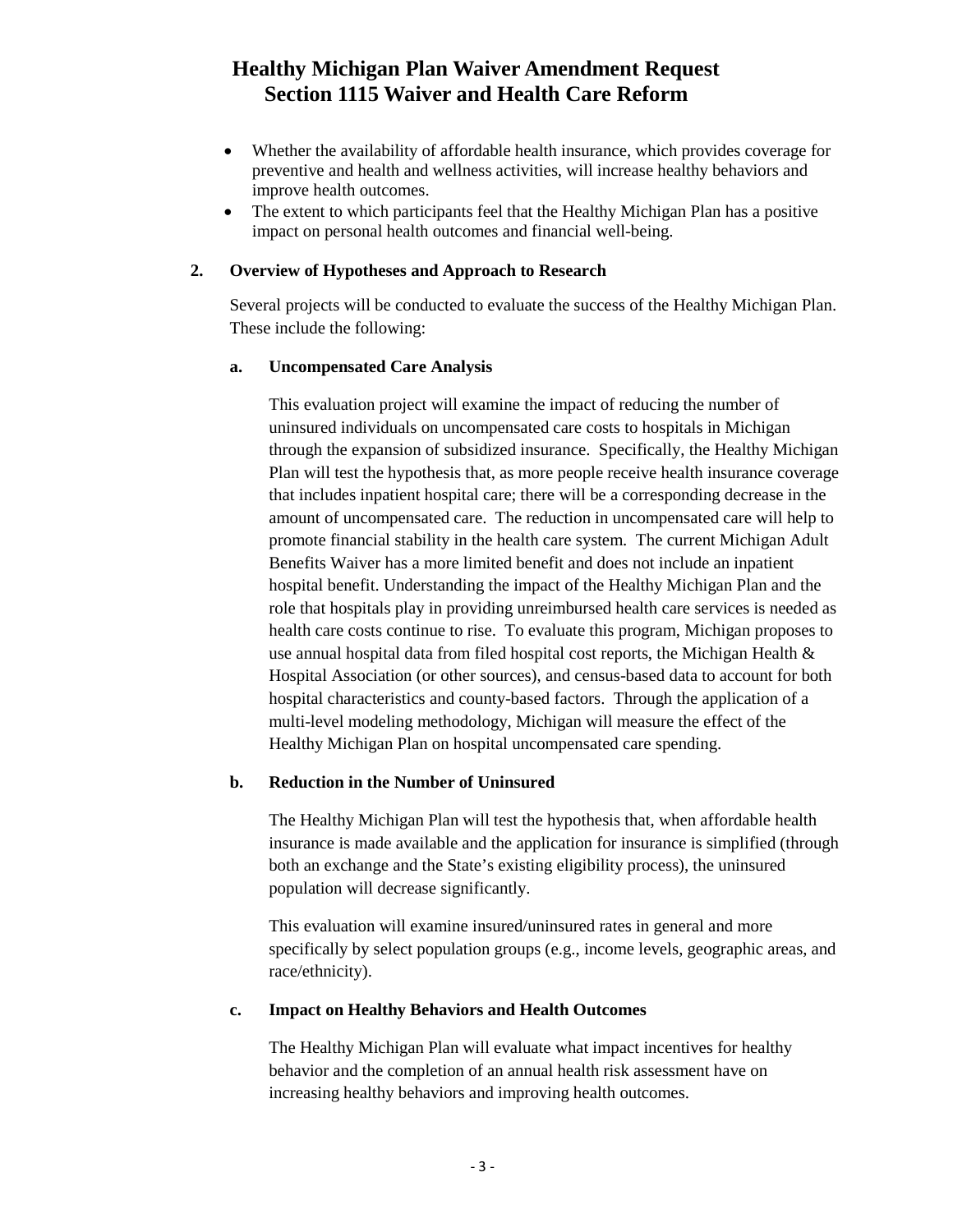This evaluation will analyze selected indicators, such as emergency room utilization rates, inpatient hospitalization rates, use of preventive services and health and wellness programs, and the extent to which participants report an increase in their overall health status.

#### <span id="page-7-0"></span>**d. Participant Views on the Impact of the Healthy Michigan Plan**

The Healthy Michigan Plan will evaluate whether access to a low-cost (modest copayments, etc.) primary and preventive health insurance benefit will encourage participants to maintain their health through the use of more basic health care services in order to avoid more costly acute care services. For example, access to affordable prescription medications and routine physician services is expected to enable individuals to maintain their health and, in turn, improve the quality of life for enrolled beneficiaries by removing cost as a barrier to preventive or chronic health services.

#### <span id="page-7-1"></span>**D. Geographic Coverage Area**

This program will provide health care coverage for all beneficiaries enrolled under this waiver program statewide.

#### <span id="page-7-2"></span>**E. Implementation Timeline**

Michigan's goal is to obtain approval of this waiver amendment and implement this program effective April 1, 2014. Michigan understands the great opportunity provided by the Centers for Medicare and Medicaid Services in providing a 100% Federal Medicaid Assistance Percentage for this population during calendar years 2014, 2015 and 2016.

#### **F. Benefits to the State of Michigan**

The Healthy Michigan Plan provides an opportunity to reform Medicaid and the broader health care system in Michigan. The Healthy Michigan Plan promises to extend beyond the offer of affordable health care coverage to Michigan's citizens. It will serve as a catalyst for innovation through its modeling of benefit design principles based on value and use of financial incentives to reward healthy behaviors and personal responsibility.

## <span id="page-7-3"></span>**II. Eligibility**

#### <span id="page-7-4"></span>**A. Eligible Population**

Through this demonstration project, Michigan will offer eligibility for the Healthy Michigan Plan to adults 19-64 years of age, who are not covered by or eligible for Medicaid at the time of application, who have family incomes at or below 133% of the federal poverty level, and who are not eligible for or enrolled in Medicare, consistent with federal law. Coverage will be limited to adults who reside in Michigan and meet Medicaid citizenship requirements.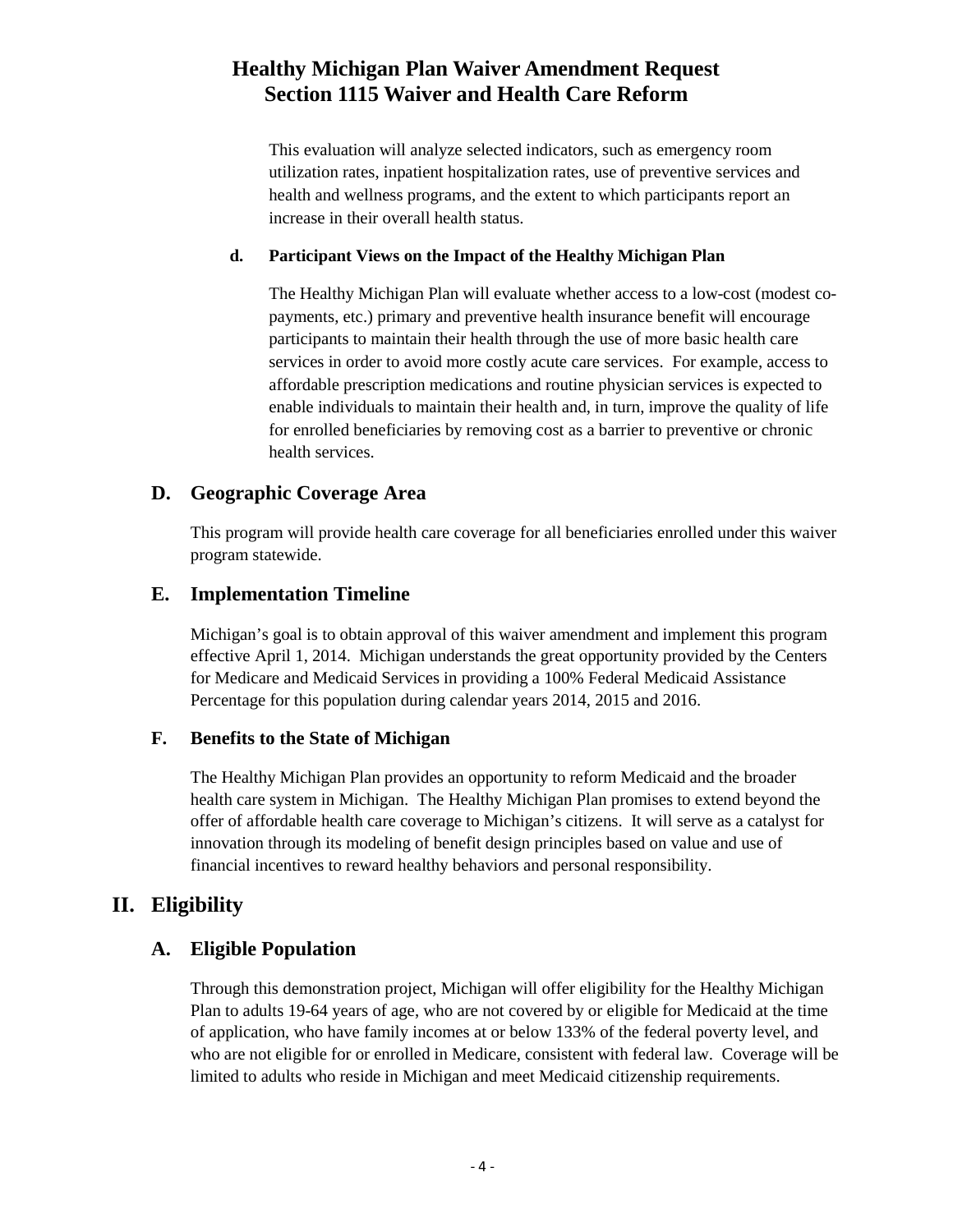#### <span id="page-8-0"></span>**B. Standards and Methodologies**

The Medical Services Administration is the single-state agency that administers the Medicaid program within the Michigan Department of Community Health. Eligibility for this program will be determined through the Modified Adjusted Gross Income methodology.

Michigan will collaborate with the Centers for Medicare and Medicaid Services in submitting a State Plan Amendment specific to the Healthy Michigan Plan's eligibility parameters and requirements. Michigan anticipates submitting the State Plan Amendment concurrently with the submission of this waiver amendment.

#### <span id="page-8-1"></span>**C. Enrollment Limits**

A continuous open enrollment will be implemented to accommodate new enrollees into the Healthy Michigan Plan. Michigan will no longer freeze enrollment for the people served under this waiver effective April 1, 2014.

#### <span id="page-8-2"></span>**D. Projected Enrollment**

It is estimated that approximately 300,000 – 500,000 individuals will meet these eligibility requirements.

#### <span id="page-8-3"></span>**E. Application and Enrollment Process**

Michigan will implement the same streamlined application and eligibility process that is utilized for other Medicaid programs (with the exception of the aged, blind and disabled population). Michigan will also apply the new Modified Adjusted Gross Income methodology when determining eligibility for the Healthy Michigan Plan population. Eligibility determinations will not be made retroactive prior to April 1, 2014.

All applicants will be screened to determine if they are eligible for one of Michigan's current categorical groups that provide the existing Medicaid benefit package. Should an applicant for this program be eligible for full Medicaid, they will be enrolled in the applicable categorical program. If an applicant is eligible for this demonstration and for Michigan's family planning program demonstration called "Plan First!," they will be enrolled in the Healthy Michigan Plan as it offers a more comprehensive health care benefit package and is in the best interest of the health and well-being of the individual.

## <span id="page-8-4"></span>**F. Transition of Current Adult Benefits Waiver Beneficiaries**

Current Adult Benefits Waiver beneficiaries will be automatically transitioned into the Healthy Michigan Plan to place them into the new waiver group effective April 1, 2014. Those who are currently Adult Benefits Waiver eligible will meet the financial requirements of this new plan, so no redetermination for this program will be necessary at the time of this transition. Redeterminations will happen at their regularly scheduled intervals.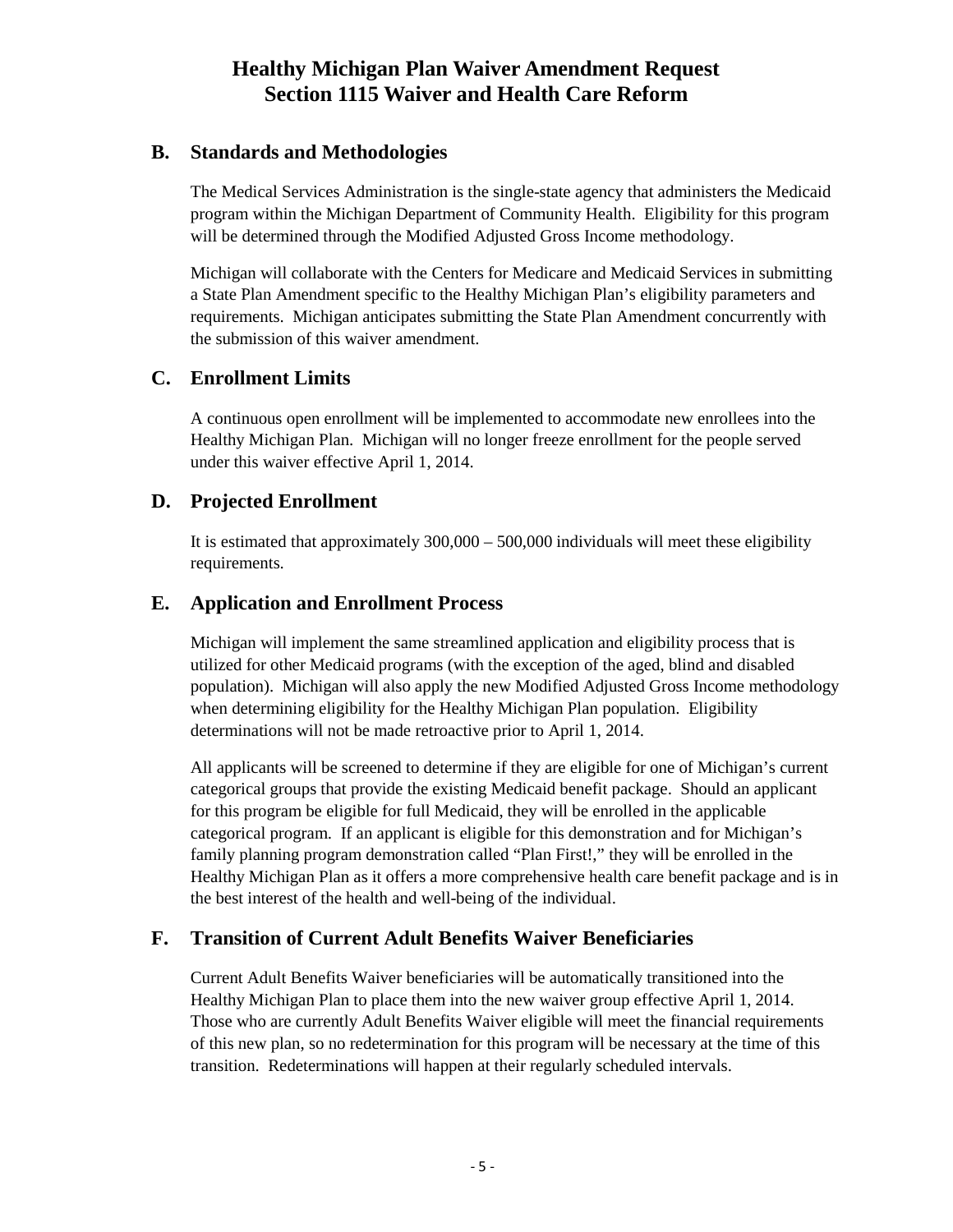While the County Health Plan structure will not be utilized as a delivery system once the Adult Benefits Waiver beneficiaries' transition, many County Health Plan providers are also contracted with one or more of the Medicaid Health Plans who will primarily serve this expanded population in the Healthy Michigan Plan. This will help to maintain continuity and coordination of care as Adult Benefits Waiver beneficiaries select their Medicaid Health Plan as part of the Healthy Michigan Plan enrollment process. Michigan's enrollment broker will assist the beneficiaries in selecting a Medicaid Health Plan that contracts with their primary care physician. In the event a beneficiary's primary care physician does not contract with one of the existing Medicaid Health Plans, the enrollment broker will assist the beneficiary with selecting a new primary care physician.

Beneficiaries will be afforded ample opportunity to personally select a Medicaid Health Plan, consistent with existing managed care policies and procedures regarding plan selection and, when applicable, automatic assignment. Additionally, any prior authorizations initiated under the current Adult Benefits Waiver program will be honored for a set period of time in order to ensure a smooth transition for these particular beneficiaries. Prepaid Inpatient Health Plan participation will also be honored during the transition to promote continuity of care. Overall, Michigan plans to work with the Centers for Medicare and Medicaid Services to resolve any operational issues as a result of the transition of this population to the Healthy Michigan Plan post-waiver approval.

#### <span id="page-9-0"></span>**G. Review of Previous Modified Adjusted Gross Income Applications**

Beginning in March of 2014, Michigan will identify all applications submitted on and after October 1, 2013 that received a denial for Medicaid using the Modified Adjusted Gross Income methodology. These applications will be resent through Michigan's Modified Adjusted Gross Income rules engine to determine eligibility for the Healthy Michigan Plan. If the applicant is found eligible, they will receive an eligibility notification and their eligibility will begin on April 1, 2014. Michigan will send each applicant an enrollment packet.

Michigan, in coordination and partnership with the Centers for Medicare and Medicaid Services and the Center for Consumer Information and Insurance Oversight will also seek out applications that were submitted through the federal Health Insurance Marketplace to determine if applicants would be eligible for the Healthy Michigan Plan. These applications will be routed through Michigan's Modified Adjusted Gross Income rules engine in an effort to determine eligibility for the Healthy Michigan Plan. Michigan's goal is to find and determine eligibility for all applicants who are eligible for the Healthy Michigan Plan. If the applicant is found eligible, they will receive notice of that eligibility and an enrollment packet.

Michigan will work with the federal Health Insurance Marketplace to identify people between 100% and 133% of the federal poverty level who may be receiving health care services through a Qualified Health Plan on the exchange. Michigan will work with our federal partners to transition these enrollees to the Healthy Michigan Plan. All beneficiaries who transition from the federal Health Insurance Marketplace will receive an enrollment packet from the Michigan Department of Community Health to help them select a Medicaid Health Plan and will follow the process as described in II(F) "Transition of Current Adult Benefits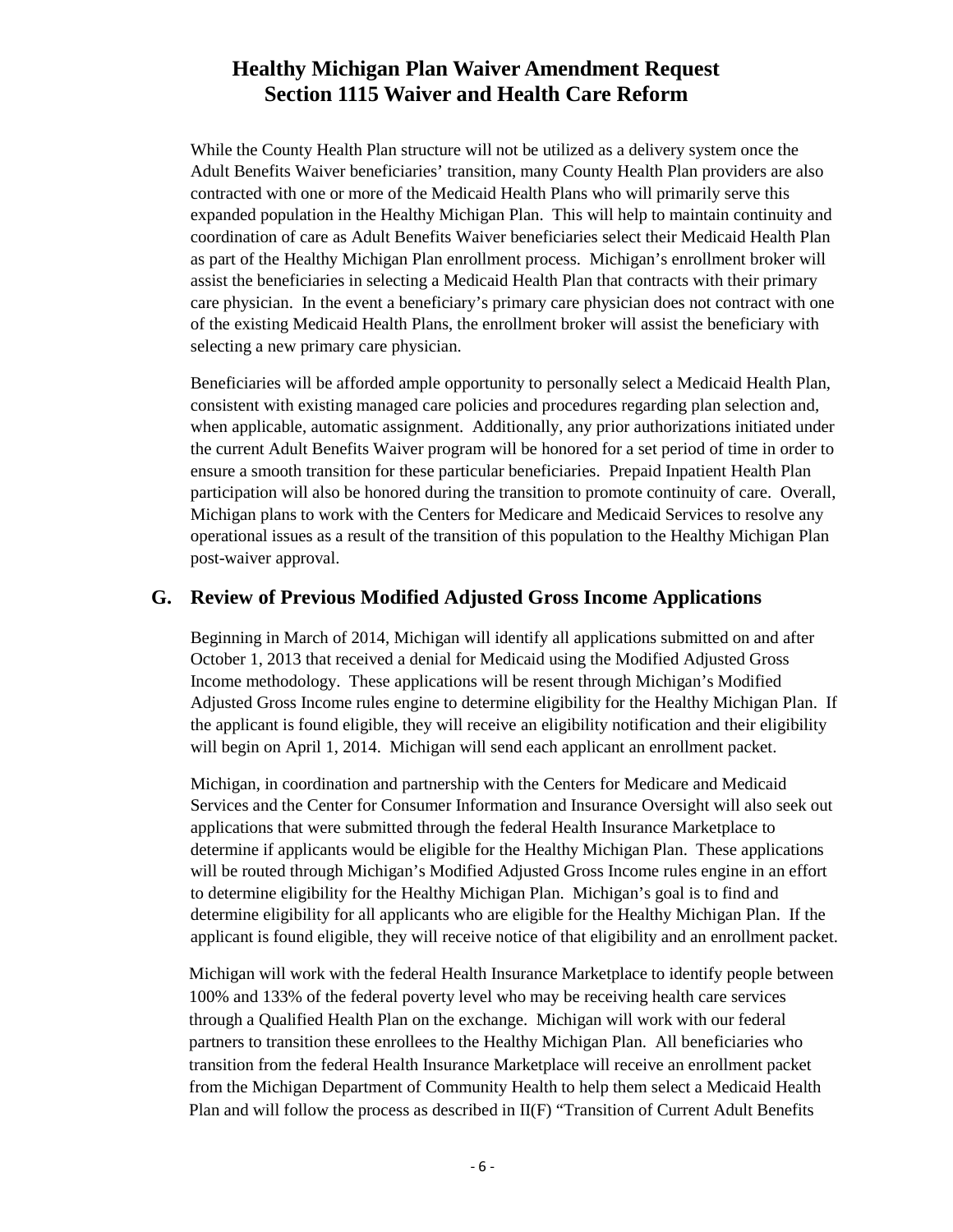Waiver Beneficiaries." Michigan will work with the Centers for Medicare and Medicaid Services to further define this process post-waiver approval.

## <span id="page-10-0"></span>**H. Medicaid Categories for Alternative Benefit Plan**

This benefit plan will only be used for the Medicaid category of the adult group as described under the Eligibility Section of this waiver document. This benefit plan will not be applied to or used for other Medicaid eligibility categories currently provided by the Michigan Medicaid program.

## <span id="page-10-1"></span>**III. Healthy Michigan Plan Benefits**

As required by the Affordable Care Act, an Alternative Benefit Plan must consist of a Section 1937 benchmark plan or a benchmark-equivalent plan with the assurance that all 10 Essential Health Benefit categories of service are covered. If the benchmark plan does not include all 10 Essential Health Benefits, then the Alternative Benefit Plan must be supplemented to ensure coverage of the Essential Health Benefits.

Michigan intends to amend its Medicaid State Plan benefit package to seek a Secretary Approved benchmark plan for this demonstration population. Michigan will use the Priority Health Plan as its base benchmark plan.

## <span id="page-10-2"></span>**A. Benefits Compared to Current Medicaid State Plan**

The Healthy Michigan Plan benefit package will include all 10 Essential Health Benefits as required by the Affordable Care Act and additional benefits that align with the state base benchmark plan services in amount, duration and scope. All services covered under this waiver will be equal in scope and coverage to services provided to our current Medicaid beneficiaries and will qualify for 100% federal matching funds.

Michigan will work with our federal partners by submitting the requisite State Plan Amendment for the creation and approval of an Alternative Benefit Plan for the Healthy Michigan Plan. The details of the plan and assurance of meeting all federal requirements will be completed through the State Plan Amendment approval process. The information provided in this waiver application will provide the Centers for Medicare and Medicaid Services with an overview of the proposed benefit package.

The Healthy Michigan Plan population will also receive three additional benefits that are not covered through the current State Plan. This includes habilitative services, hearing aids and the full complement of preventive health care services. For the Alternative Benefit Plan, the same amount, duration and scope of coverage that currently applies to rehabilitative services under the State Plan will be applied to habilitative services. Michigan will cover the services listed in Attachment A and will cover any additional State Plan services that are determined medically necessary in accordance with 42 CFR §440.315(f), in an effort to assure we are meeting the health care needs of the Healthy Michigan Plan population.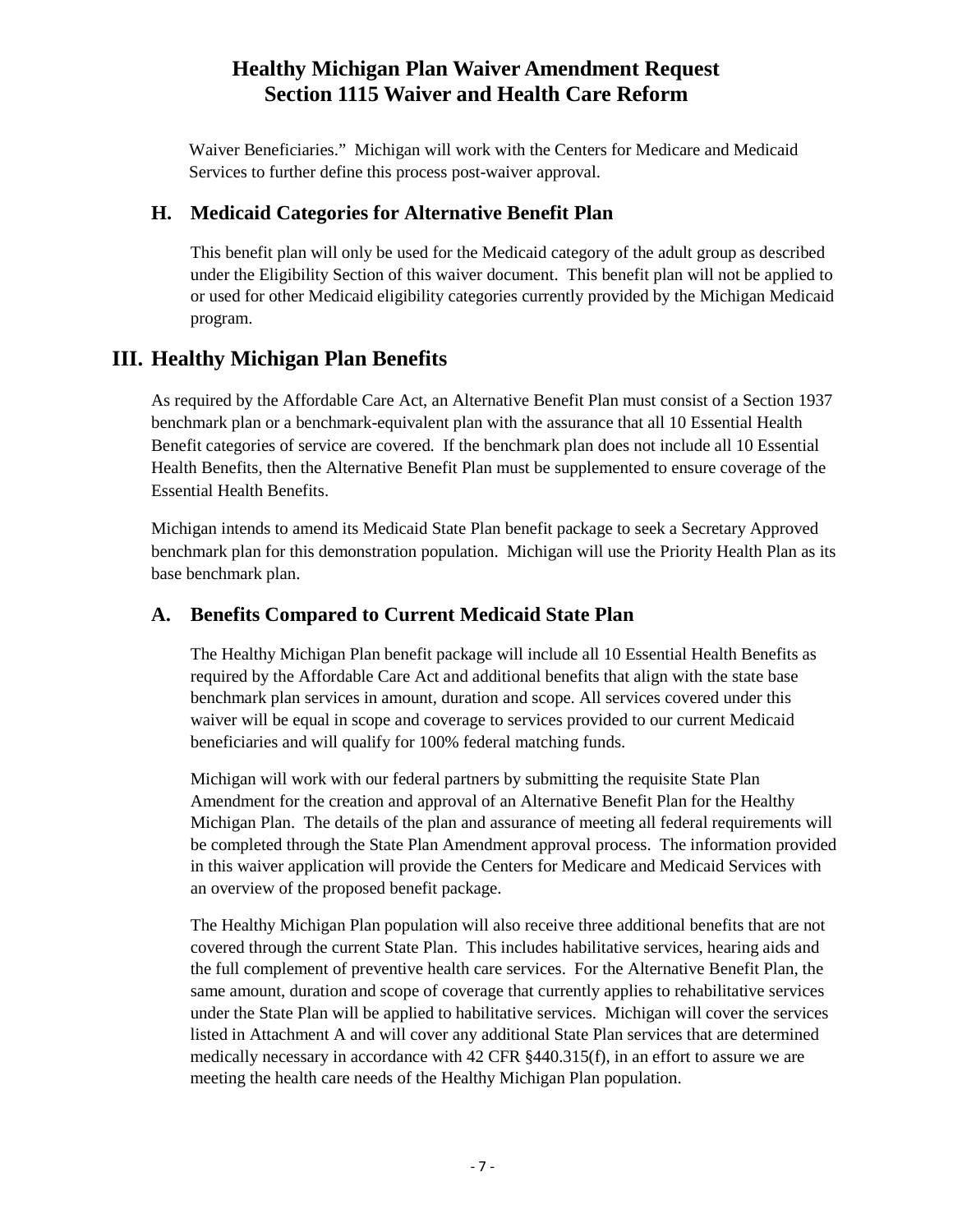## <span id="page-11-0"></span>**B. Health Benefit Plan for the Healthy Michigan Waiver**

Attachment A identifies the services that will be covered for the Healthy Michigan Plan population as well as a comparison of Michigan's benchmark plan to State Plan services currently available to Medicaid beneficiaries.

## <span id="page-11-1"></span>**IV. MI Health Account**

The Healthy Michigan Plan will employ the conceptual framework of the MI Health Account. These accounts will be a component of health care reform that will assist in the reduction of the growth of health care costs and increase the efficiency of the health care system. This concept allows individuals who may not be familiar with purchasing health care services to become actively engaged in their health care experience. This account is intended to be a tool to encourage beneficiaries to become more active consumers of their health care, to save for future healthcare expenses and become more aware of the cost of the services they receive. By encouraging and fostering consumer engagement, Michigan believes that beneficiaries will become more involved and accountable with making health care decisions that will improve health outcomes.

The MI Health Account will provide the beneficiary with information on the amounts available in the account on a quarterly basis, along with expenditures and any amounts owed by the beneficiary for applicable cost-sharing. The quarterly statements will also provide health care cost transparency and service utilization information. Account balances will not be tax deductible and will not accrue interest. Michigan will work with the Centers for Medicare and Medicaid Services post-waiver approval in outlining further details of how the MI Health Account will operate.

## <span id="page-11-2"></span>**A. Account Management**

In accordance with Michigan's Public Act 107 of 2013, the account shall be administered by the Michigan Department of Community Health and can be delegated to a Medicaid Health Plan or third party administrator. The Michigan Department of Community Health is planning to collaborate with the Medicaid Health Plans or a third party administrator in the design and implementation of the MI Health Account. The administration and operation of the MI Health Accounts will be designed to encourage beneficiaries to use high-value services, while discouraging low-value services such as non-urgent use of the emergency room.

Account funds will not be disbursed for items or services not covered under the benefit plan for this demonstration waiver. In addition, the account will not be subject to costs incurred for preventive services or certain services considered confidential under applicable laws, such as family planning or behavioral health services. Finally, services that are provided outside of the Medicaid Health Plans, such as those services provided through existing carve-outs or other approved arrangements (e.g. Prepaid Inpatient Health Plan services) will not reach the account. Therefore, account balances will not be impacted by the beneficiary's receipt of these services, and further, the provision of confidential services will not be reflected on the account statements, consistent with applicable laws and existing policy.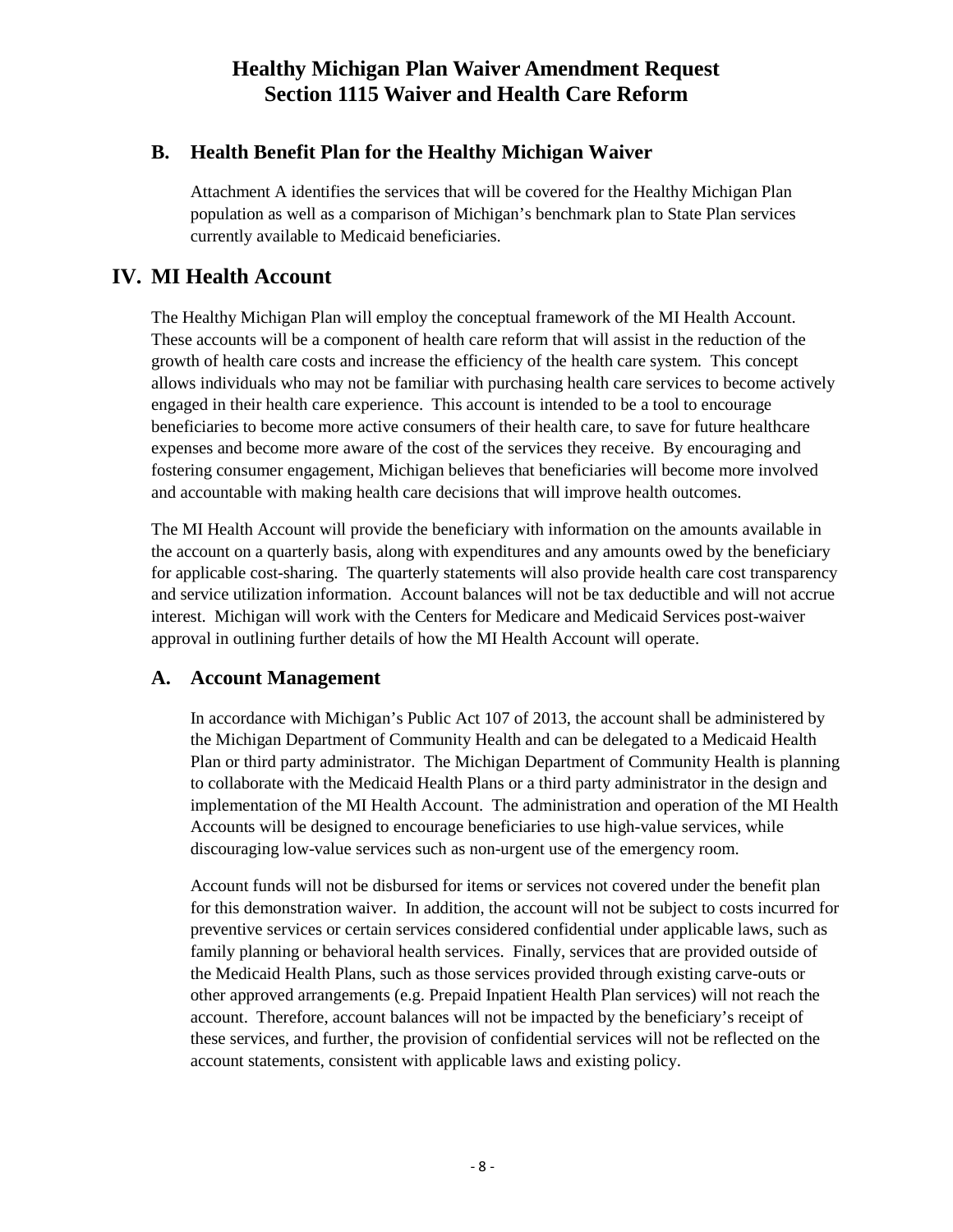Payment will be sought from funds in the account using the following priority order: 1) State contributions; 2) contributions from any other non-State source; and 3) contributions made by the beneficiary. Beneficiaries, who are no longer eligible for the Healthy Michigan Plan, will receive the balance of their individual contributions to the MI Health Account in the form of a voucher to be used for the sole purpose of purchasing and paying for private insurance.

#### <span id="page-12-0"></span>**B. Cost Sharing Requirements**

All individuals enrolled in the Healthy Michigan Plan through a contracted Medicaid Health Plan will receive a MI Health Account into which money from any source, including (but not limited to) the beneficiary, his or her employer, and/or private and public entities on the beneficiary's behalf, may be deposited for the beneficiary's use in paying for incurred health expenses. Cost-sharing requirements, which include co-pays and additional contributions based on a beneficiary's federal poverty level, will be monitored through the use of this MI Health Account.

While beneficiaries have an obligation to contribute to their MI Health Account, they are not obligated to fully fund the account in order to receive needed healthcare services. The State will make contributions to the account: (a) in amounts varied based on the beneficiary's existing contributions and circumstances, (b) in a manner that ensures beneficiaries are able to obtain necessary health care services, (c) to assure providers are paid for the covered health care services they provide, and (d) to ensure that cost transparency is maintained for the beneficiary's benefit. Through the quarterly statement notification, beneficiaries will be informed on how much money is available and how it is being spent, thus creating a more informed health care consumer.

Participation in the Healthy Michigan Plan requires beneficiaries to comply with various costsharing requirements, based on their income level. Cost-sharing, as described below, includes both co-pays and, when applicable to the beneficiary, contributions based on income to the MI Health Account. The total amount of the beneficiary's annual cost-sharing, which includes co-payments and any required contributions, will not exceed 5% of the beneficiary's annual income. This will be monitored by the Michigan Department of Community Health or the agency the Department elects to delegate the MI Health Account organization and administration.

Populations that are exempt from cost-sharing requirements per current federal law and regulations will be exempt from cost-sharing obligations under this waiver demonstration (e.g. Native Americans and pregnant women will not be required to pay co-pays or the contributions).

#### <span id="page-12-1"></span>**1. Account Contributions**

Cost sharing in the form of co-pays will be applied to all Healthy Michigan Plan beneficiaries. Individuals between 100% and 133% of the federal poverty level will be required to make an additional contribution to their MI Health Account. This amount will be limited to 2% of annual income, and must be contributed on a monthly basis.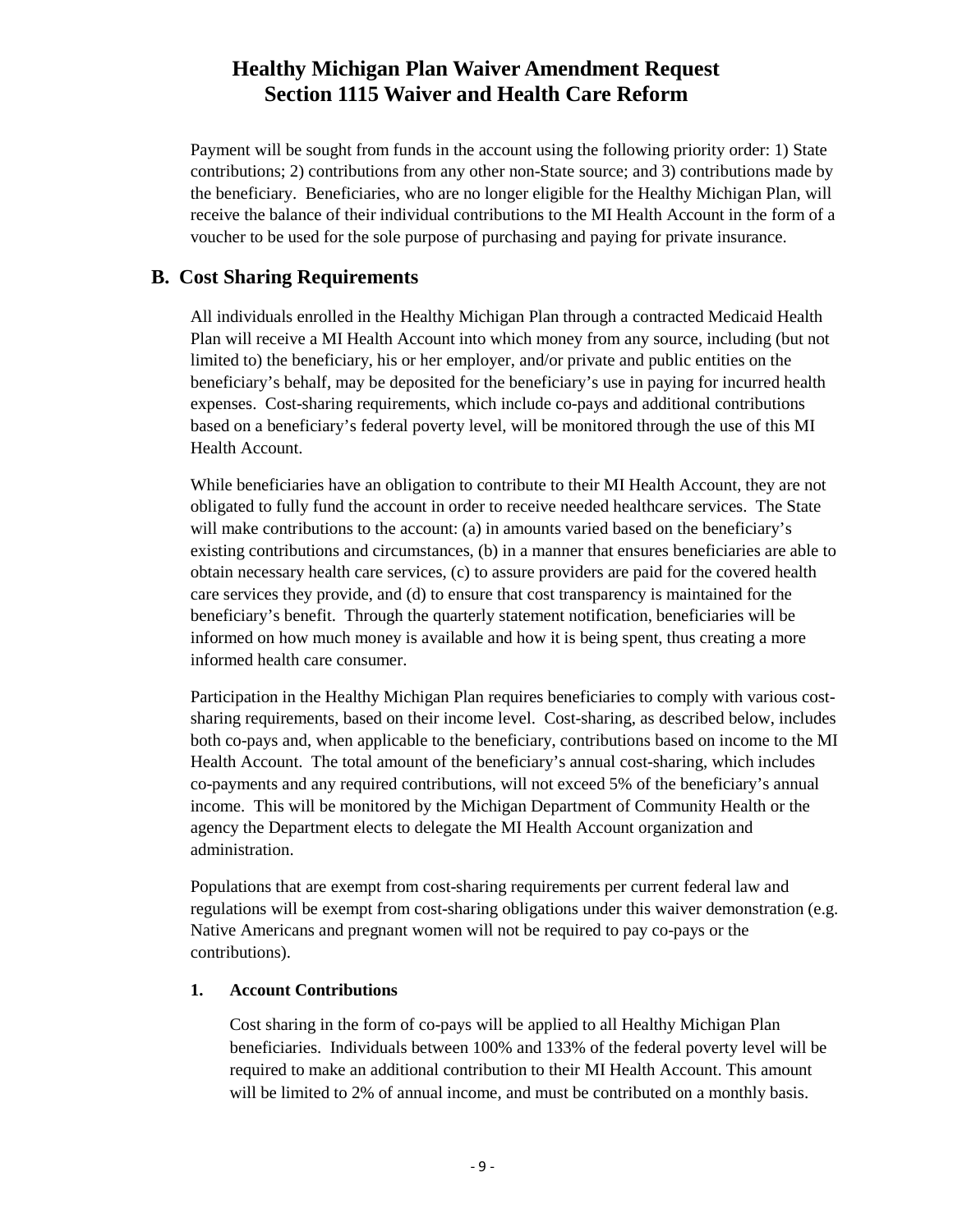For example, an individual with an annual income of \$12,000 per year will be obligated to contribute 2% to his or her MI Health Account, or \$240, over the course of a year. This results in a beneficiary contribution of \$20 per month into the beneficiary's account.

These contributions will not be required during the first six months the individual is enrolled in the Healthy Michigan Plan. In addition, required contributions may be reduced to an amount less than 2% by the relevant Medicaid Health Plan in the event certain health behaviors are being addressed (as described further below).

The money deposited into an individual's MI Health Account may come from any source, including the beneficiary, the beneficiary's employer, and private or public entities on the beneficiary's behalf. However, the State will commit to making contributions to the account in the amount necessary to cover the beneficiary's health care expenditures, minus the beneficiary's individual cost-sharing contributions. This means that in practice, the MI Health Account will be sufficiently funded to meet the beneficiary's incurred health care expenses.

The MI Health Account will track beneficiary health care expenses and will use the beneficiary's contribution to pay for services after the beneficiary has incurred a set amount in health care services. The set amount will be based on the beneficiary's income. Any contributions left in their account after the end of the year will roll-over to the next year and will be used to offset future contribution amounts. Quarterly statements from the MI Health Account will be used to track beneficiary health care expenses.

#### <span id="page-13-0"></span>**2. Copayment Obligations**

Healthcare services received by Healthy Michigan Plan beneficiaries will be subject to co-pays, consistent with the framework established by the relevant Medicaid Health Plan or as established by the State's current fee-for-service system prior to managed care enrollment. Co-pay amounts will be consistent with Michigan's current State Plan and the co-pay amounts will not exceed the amounts outlined in the Affordable Care Act cost-sharing regulations. In accordance with federal regulations, there will be no co-pay requirements for preventive services, emergency services or emergent hospital admissions. Co-pay amounts may be reduced if certain healthy behaviors are maintained or attained (as described further below). Table 1 identifies the service specific maximum co-pays that may be incurred by all Healthy Michigan Plan beneficiaries.

Once the beneficiary is enrolled in a Medicaid Health Plan, healthcare providers will not be responsible for collecting co-pays directly from the beneficiary at the point of service. Instead, this will be a function of the Medicaid Health Plan's collection of the beneficiary's cost-sharing account contributions. Michigan believes that by eliminating the co-pay requirement at point of service, beneficiaries will be assured of receiving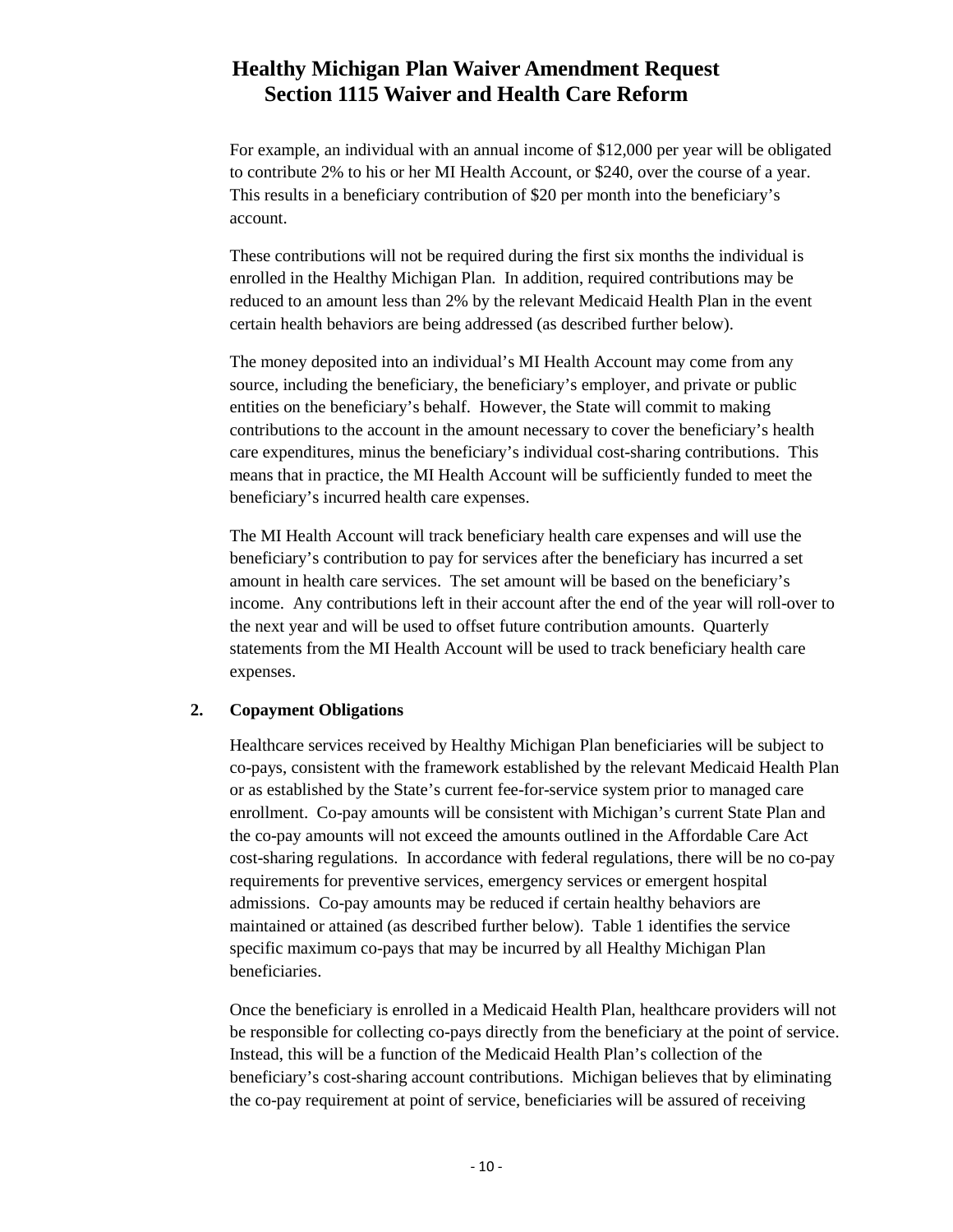needed health care services. There will be no distribution of funds from the MI Health Account to the beneficiary to meet these obligations. Healthcare providers will be directed to seek reimbursement for both the patient co-pay and the encounter expenses from the contracted Medicaid Health Plan. All applicable co-pays incurred by beneficiaries enrolled in a Medicaid Health Plan will be satisfied through the MI Health Account mechanism.

During the Healthy Michigan Plan beneficiary's first six months of enrollment in a Medicaid Health Plan, the beneficiary is not required to remit funds for any co-payment amounts incurred, regardless of his or her income. However, each beneficiary will have the co-pays they incur for the first six months tracked by the relevant Medicaid Health Plan, and at the end of the six month period, an average monthly co-pay experience for the beneficiary will be calculated. The beneficiary will then be required to remit this amount each month into his or her MI Health Account going forward. In practice, this mechanism delays the imposition of co-payments for a six month period and allows the beneficiary to spread his or her payment obligation over a longer period of time. This may be particularly helpful for beneficiaries who receive services requiring a more significant financial contribution, by allowing them to pay their share of the cost over a six month period.

For example, if during the first six months, a Healthy Michigan Plan beneficiary visits his or her physician once (\$2 co-pay), dentist once (\$3 co-pay), and fills one generic prescription (\$1), the average monthly co-pay experience for that beneficiary will be \$1.00 (\$6 in expenditures divided over a six month period equals an average of \$1 per month). Therefore, that beneficiary will be required to remit \$1 per month into his or her MI Health Account. The average co-pay amount shall be re-calculated every six months to reflect the beneficiary's current utilization of healthcare services. In overseeing the operation of the MI Health Accounts, the Michigan Department of Community Health will take steps to assure that information regarding the amounts owed and paid follow beneficiaries moving between Medicaid Health Plans in order to prevent overcharging of the beneficiaries and ensure compliance with the Plan's requirements. The Department will also assure that beneficiaries have appropriate options for submitting the funds needed to meet their financial obligations.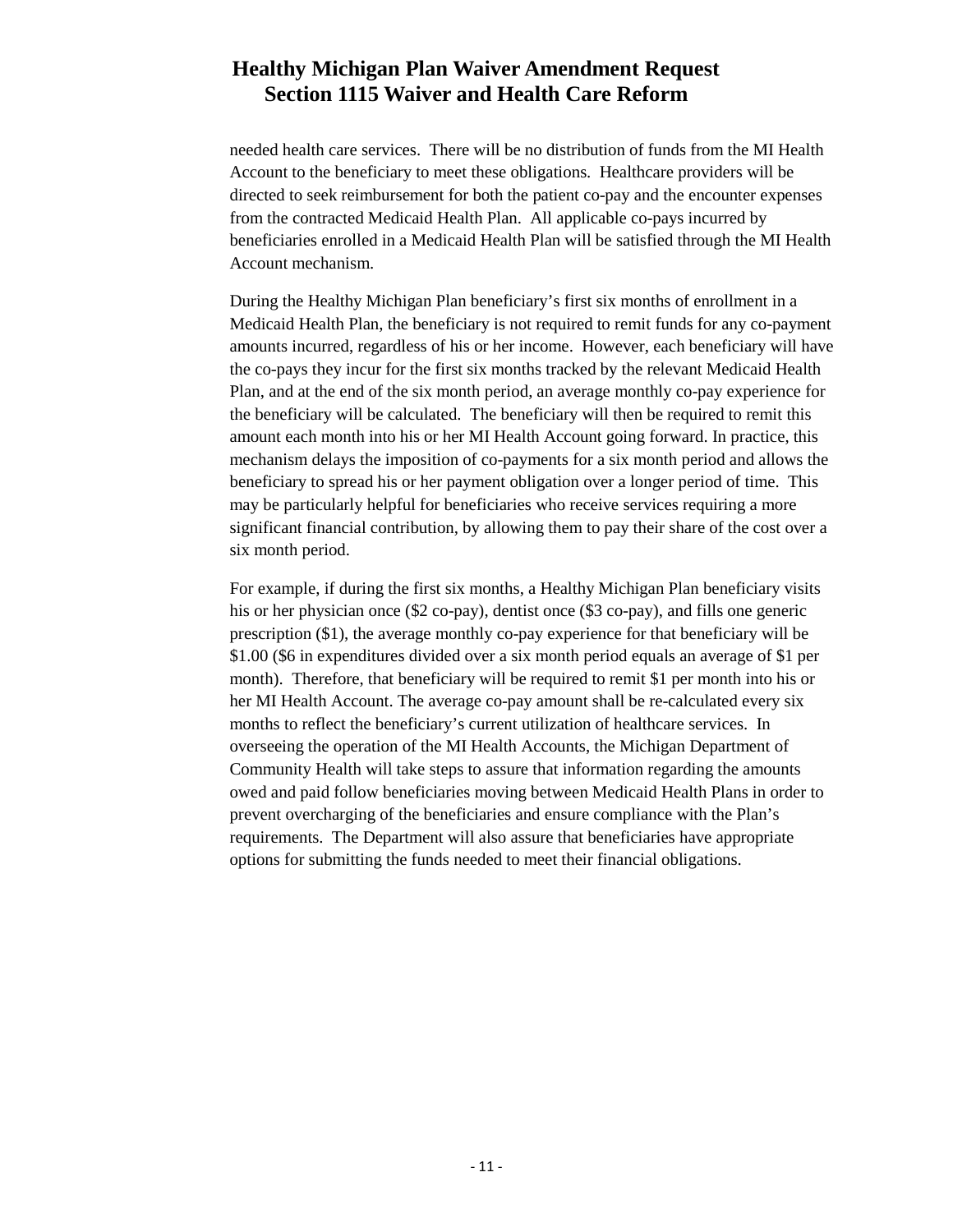#### **Healthy Michigan Co-Pay Recommendations – Table 1**

| <b>Service</b>                                                                                                                                                    | $*0-133%$ of the federal<br>poverty level Co-Pays |
|-------------------------------------------------------------------------------------------------------------------------------------------------------------------|---------------------------------------------------|
| Physician Office Visits (including free-standing Urgent Care Centers)                                                                                             | \$2                                               |
| <b>Outpatient Hospital Clinic Visit</b>                                                                                                                           | \$1                                               |
| <b>Emergency Room Visit for Non-Emergency Services</b><br>Co-payment ONLY applies to non-emergency services<br>There is no co-payment for true emergency services | \$3                                               |
| Inpatient Hospital Stay (with the exception of emergent admissions)                                                                                               | \$50                                              |
| Pharmacy                                                                                                                                                          | \$1 generic<br>\$3 brand                          |
| <b>Chiropractic Visits</b>                                                                                                                                        | \$1                                               |
| Dental Visits                                                                                                                                                     | \$3                                               |
| <b>Hearing Aids</b>                                                                                                                                               | \$3/aid                                           |
| Podiatric Visits                                                                                                                                                  | \$2                                               |
| <b>Vision Visits</b>                                                                                                                                              | \$2                                               |

\*Current Medicaid co-pays.

## <span id="page-15-0"></span>**C. Incentives for Healthy Behaviors**

All beneficiaries receiving benefits under this waiver demonstration will be eligible to receive reductions in their cost-sharing obligations if certain healthy behaviors are maintained or attained. Reductions in cost-sharing requirements will be available for co-payments and, for those beneficiaries at 100-133% of the federal poverty level, the required additional contributions. The Michigan Department of Community Health will work with its stakeholders to identify uniform standards for those healthy behaviors that will be eligible for the reductions. These uniform standards will include, at a minimum, completing a Michigan Department of Community Health approved annual health-risk assessment to identify unhealthy characteristics, including alcohol use, substance use disorders, tobacco use, obesity, and deficiencies in immunization status. In developing these uniform standards, the Michigan Department of Community Health will design incentives that are innovative, evidence-based and population focused, and will address the current health status of all beneficiaries, including those with healthy lifestyles and those dealing with chronic illnesses.

## <span id="page-15-1"></span>**D. Consequences for Failure to Comply with Cost-Sharing Requirements**

The Michigan Department of Community Health will develop and pursue a range of consequences for beneficiaries who consistently fail to meet their cost-sharing requirements. No beneficiary, regardless of income level, may be removed from the Healthy Michigan Plan for failure to pay contributions or co-pays. Michigan may opt to collect unpaid contributions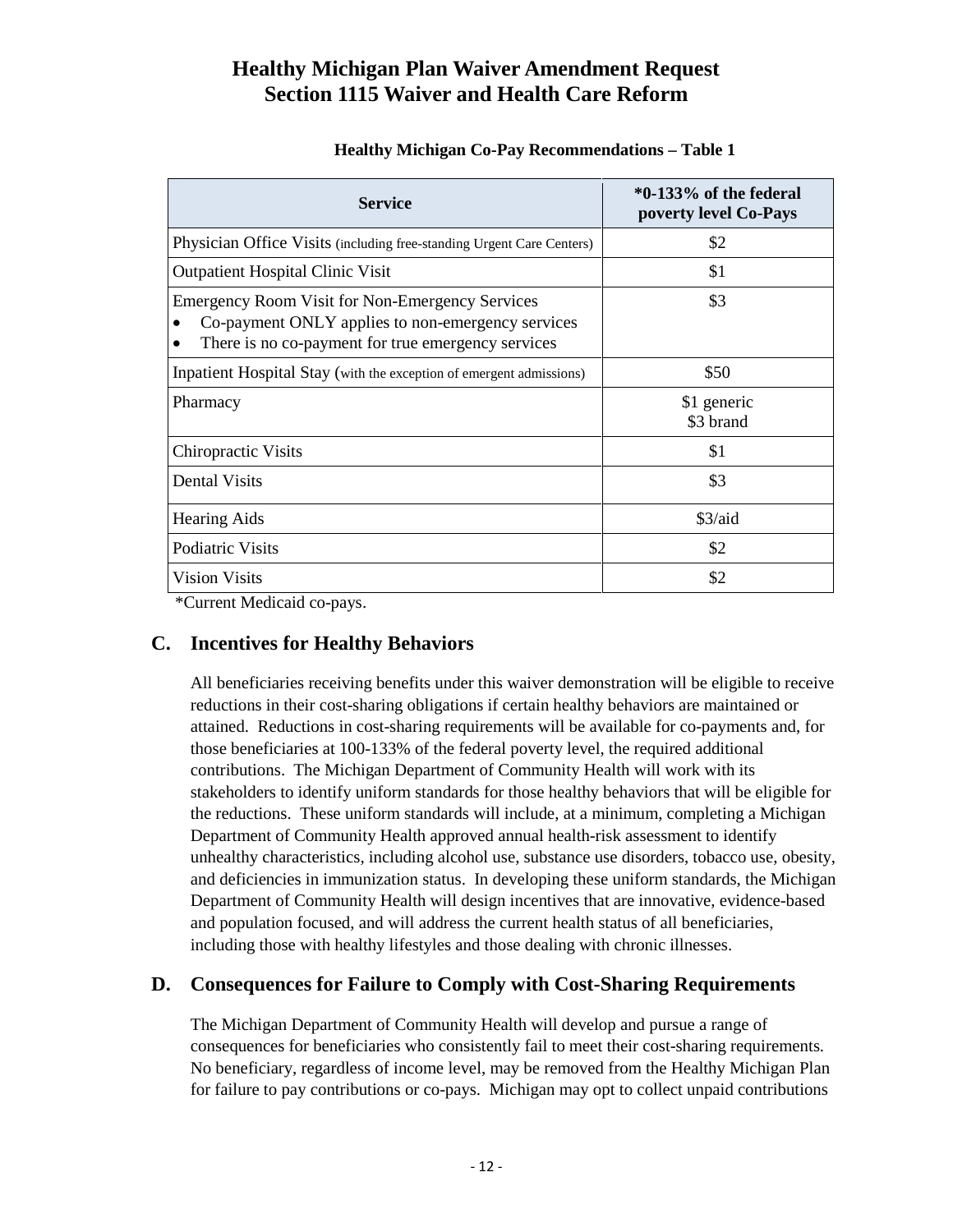or co-pays through a lien on the individual's tax refunds or place the beneficiary in the beneficiary monitoring program until the cost-sharing obligations are met. Michigan will work with the Centers for Medicare and Medicaid Services post-waiver approval in outlining further details of the consequences for not complying with cost-sharing requirements.

## <span id="page-16-0"></span>**V. Delivery System**

Upon eligibility determination for the Healthy Michigan Plan, beneficiaries will immediately begin their health plan enrollment selection process. The Michigan Department of Community Health will provide beneficiaries with the necessary assistance to select their preferred health plan. Each eligible Healthy Michigan Plan beneficiary will be enrolled into a Medicaid Health Plan. The administration of the Medicaid Health Plan delivery system will be conducted in accordance with Michigan's current §1915 (b) Comprehensive Managed Care Waiver. In the event a beneficiary needs a health care service prior to selecting their health plan, they will be able to receive services through the current Medicaid fee-for-service structure.

## <span id="page-16-1"></span>**A. Medicaid Health Plans**

All beneficiaries will be mandatorily enrolled into a Medicaid Health Plan (with the exception of those few beneficiaries who meet the Medicaid Health Plan enrollment exemption criteria or those beneficiaries who meet the voluntary enrollment criteria). Enrollees will go through the same health plan selection process that the current Medicaid populations follow to ensure beneficiaries have adequate time to choose their Medicaid Health Plan.

Currently, Michigan has 1.2 million people enrolled in our Medicaid Health Plans. Michigan projects that the Healthy Michigan Plan will add another 300,000 to 500,000 new enrollees to Michigan's contracted Medicaid Health Plans. Given the expected size of the Medicaid Health Plan population following implementation of the Healthy Michigan Plan, Michigan anticipates that, through economies of scale, competitive rates will be available not only for the Healthy Michigan Plan population, but also for the current Medicaid population. This facilitates administrative simplification in many areas and promotes efficient implementation.

#### <span id="page-16-2"></span>**1. Access**

With the potential churning of beneficiaries between Medicaid programs, it is most efficient to use the current Medicaid Health Plan system of coverage for this newly eligible adult population. Currently, under existing §1915(b) waiver approval from the Centers for Medicare and Medicaid Services, the Michigan Department of Community Health contracts with 13 Medicaid Health Plans to provide a comprehensive set of health care services for over 1.2 million of the State's Medicaid beneficiaries. Medicaid Health Plans have the capacity and willingness to accept the newly eligible population. Consistent with existing policy, the Healthy Michigan Plan managed care enrollees will have assured access to care, predictable costs and improved customer satisfaction from reliable, successful health plans accountable to the State.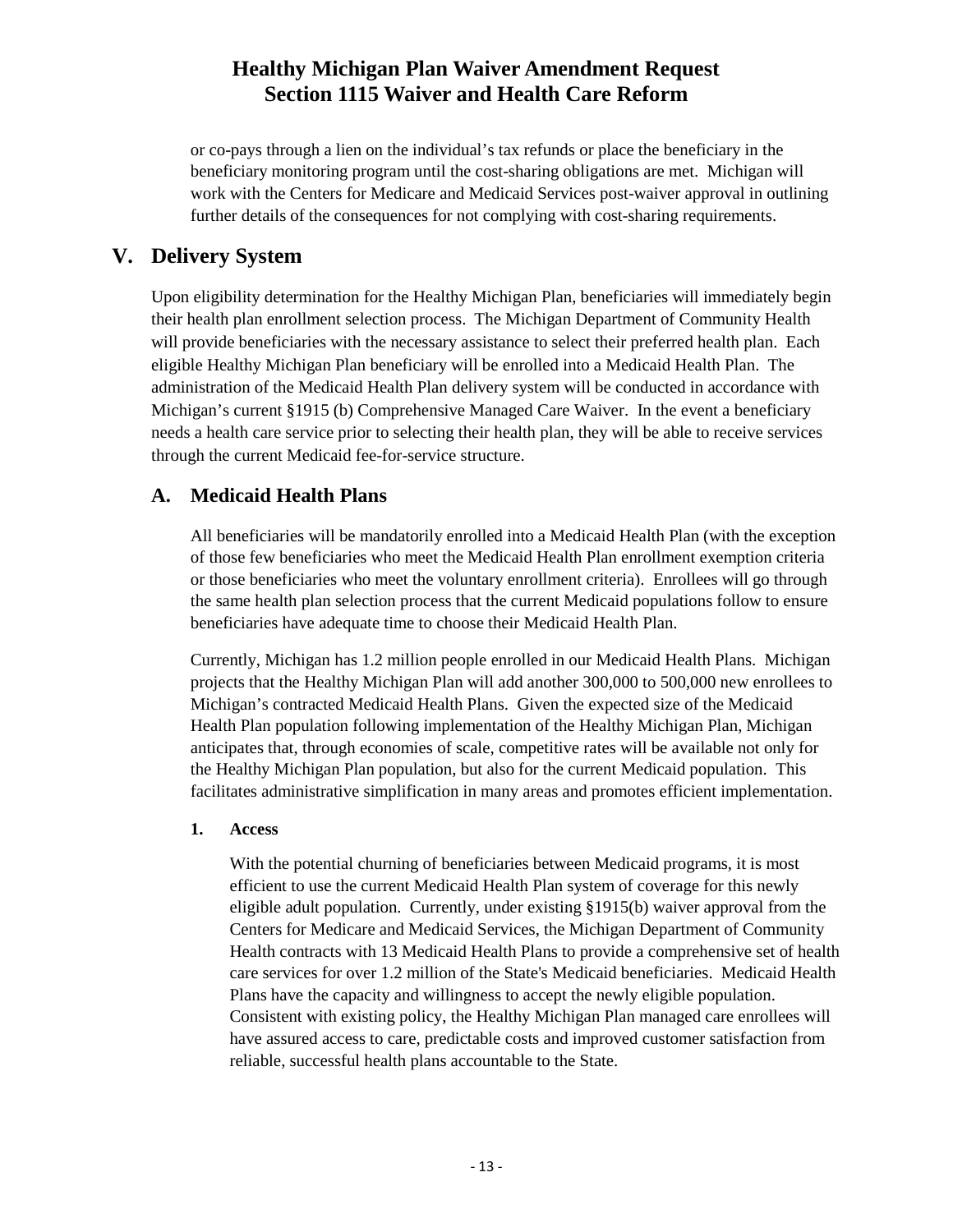Primary care physicians throughout the State overwhelmingly anticipate having capacity to serve more patients with all forms of health coverage, including Medicaid. A recent survey concluded that the State's primary care system will have sufficient capacity to match the growing resource requirements of a State Medicaid expansion such as the Healthy Michigan Plan. *Center for Healthcare Research & Transformation Policy Brief, January 2013.*

#### <span id="page-17-0"></span>**2. Health Plan Choice**

The State will comply with section  $1932(a)(3)$  of the Social Security Act and the Code of Federal Regulations at 42 CFR §438.52, which requires beneficiaries to enroll in a Medicaid Health Plan, but gives the choice of at least two entities, with some exceptions. In rural counties, the State will employ the "rural exception" where beneficiaries will only have one choice of a Medicaid Health Plan, but given the choice of individual providers. The State will use the rural exception in the following counties: Alger, Baraga, Chippewa, Delta, Dickinson, Gogebic, Houghton, Iron, Keweenaw, Luce, Mackinac, Marquette, Menominee, Ontonagon, and Schoolcraft.

Healthy Michigan Plan participants will be given their choice of plans and providers consistent with the existing approved §1915(b) waiver, federal law and regulation. For those populations who are currently voluntary or exempt from enrollment into a Medicaid Health Plan (e.g., Native Americans, beneficiaries who have other Health Maintenance Organization or Preferred Provider Organization coverage, etc.), they will remain a voluntary or exempt population from managed care under this demonstration.

#### <span id="page-17-1"></span>**3. Benefits Provided by the Health Plans**

The State will assure that services under the demonstration will be available in the same amount, duration, and scope as they are under the State Plan per  $42$  CFR  $§438.210(a)(2)$ . Beneficiaries will have access to emergency services as per section 1932(b)(2) of the Act and 42 CFR §438.114. Beneficiaries will also have access to family planning services per section 1905(a)(4) of the Act and 42 CFR §431.51. The managed care programs(s) will comply with the relevant requirements related to the Early and Periodic Screening, Diagnosis, and Treatment program. Medicaid Health Plans will follow the processes as currently identified in Michigan's §1915(b) managed care waiver.

Currently, the services covered by the Medicaid Health Plans include the 10 Essential Health Benefit categories of service, with the exception of habilitative services. In addition, the Medicaid Health Plans will also cover hearing aids and dental care. Habilitative support services will be added to the Medicaid Health Plan contracts as a covered benefit.

#### <span id="page-17-2"></span>**4. Continuity of Care**

By taking a managed care approach to this population, enrollees will be able to remain in the same Medicaid Health Plan and maintain their relationship with their providers if their eligibility changes from one Medicaid category to another.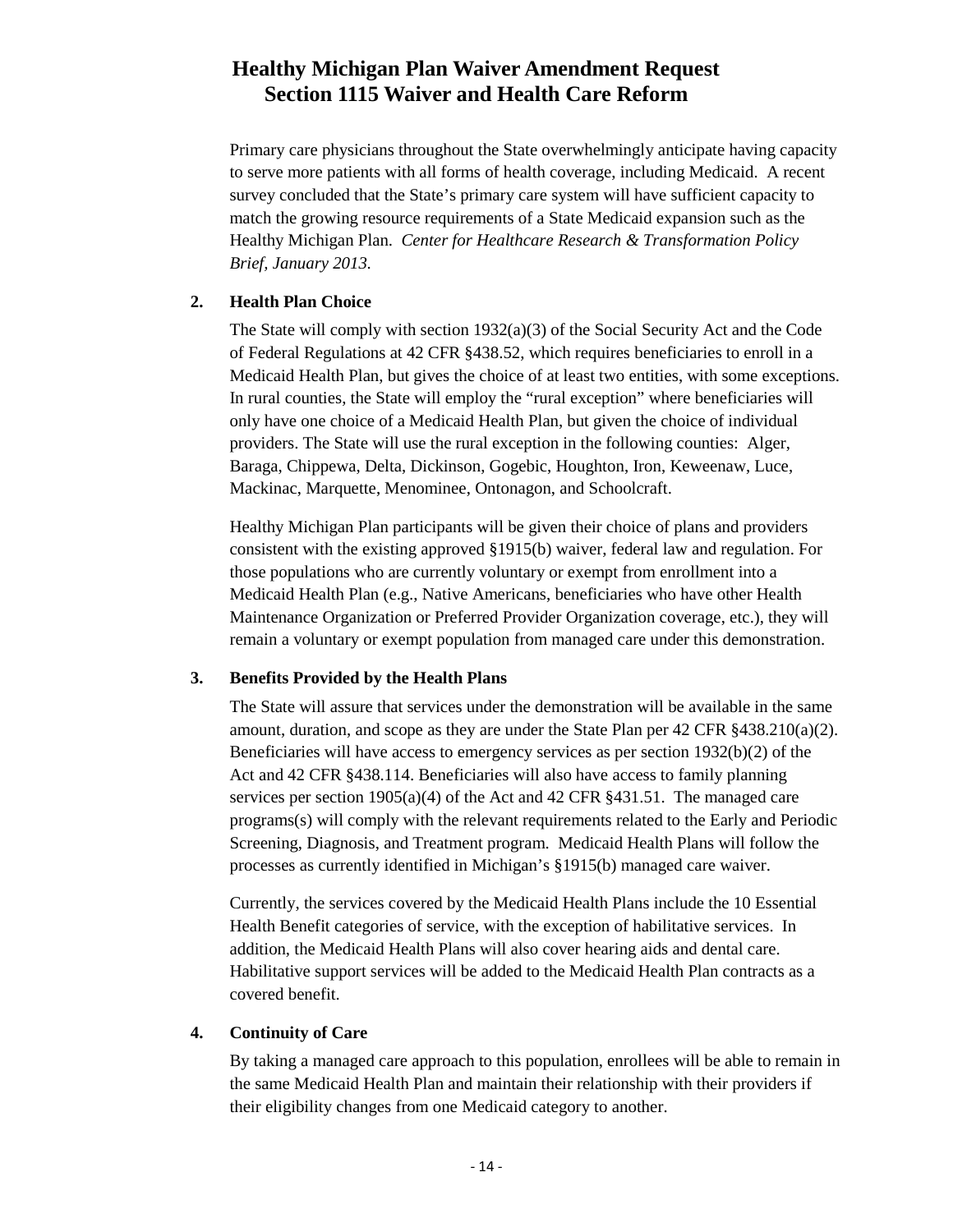#### <span id="page-18-0"></span>**5. Quality Monitoring**

Consistent with the State's existing managed care demonstration materials, the Michigan Department of Community Health will ensure that performance measurement, tracking and related incentive programs will continue for the Healthy Michigan Plan population, and expects continued success in this regard. In addition, the Michigan Department of Community Health will ensure that participating Medicaid Health Plans provide timely access, sufficient capacity, availability of services and appropriate communication and assistance for all enrollees. The Michigan Department of Community Health will also continue its regular review of the Medicaid Health Plans overall performance, provider networks, member materials and other processes as described in Michigan's §1915 (b) waiver in addition to all other relevant compliance review activity.

The Medicaid Health Plans will continue to follow the quality standards as outlined in the §1915(b) waiver and as applicable per federal and state regulations. Michigan will continue such quality assessment and performance improvement activities to ensure the Medicaid Health Plans are delivering quality health care to the Healthy Michigan population.

#### <span id="page-18-1"></span>**6. Marketing**

Managed care entities will adhere to the marketing regulations as identified in the §1915 (b) managed care waiver. The State will have a mechanism in place to help enrollees and potential enrollees understand the managed care program. Marketing materials must be available in languages appropriate to the beneficiaries being served within the county. All material must be culturally appropriate and available in alternative formats in accordance with the Americans with Disabilities Act.

Marketing materials and provider information are available from the enrollment broker, MI Enrolls, upon request of a potential enrollee. Health fairs, ads, radio and television spots are also marketing alternatives that are reviewed by the Michigan Department of Community Health before presentation.

#### <span id="page-18-2"></span>**7. Enrollment**

Enrollment Counseling is provided by Maximus (herein referred to as MI Enrolls) through telephone access, face-to-face meetings and via information distributed in the mail. MI Enrolls holds subcontracts with local agencies that provide both information sessions as well as opportunities for individual counseling. All counselors hired by MI Enrolls receive initial training that addresses the special needs of the Medicaid population, such as referral to community mental health agencies and other local agencies that provide services for that population. They also receive desk references that provide the information that can be utilized after training is completed. MI Enrolls maintains a dedicated phone line for hearing impaired. The regional coordinators, who oversee the field staff, are also available to provide assistance for beneficiaries and their families in accessing necessary services, coordinating with local agencies and in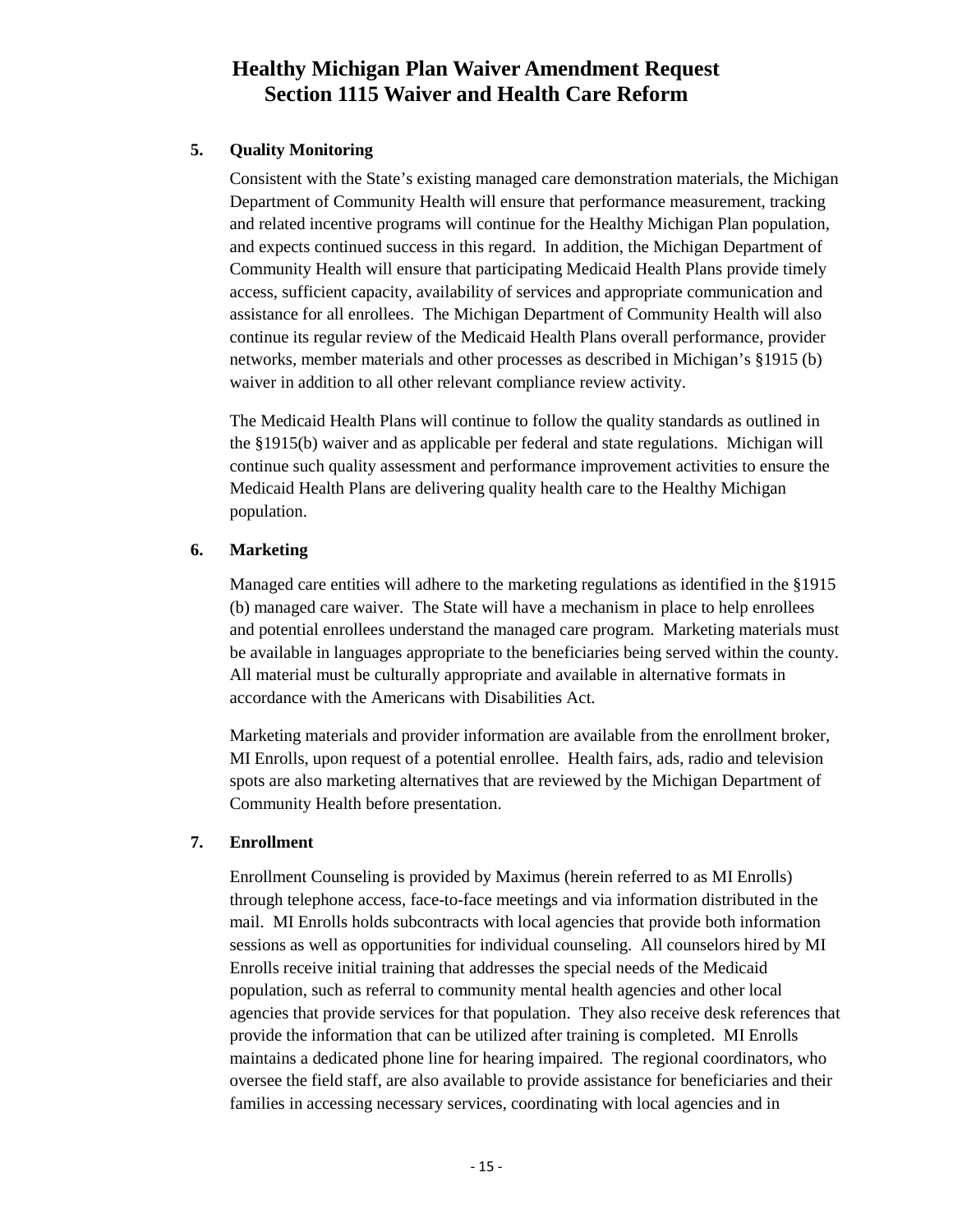assuring such services are available within the Medicaid Health Plan choices for new enrollees. Michigan enrolls will receive additional training as it relates to the Healthy Michigan Plan.

#### <span id="page-19-0"></span>**8. Disenrollment, Grievances and Appeals**

Michigan will follow all current applicable enrollment, disenrollment, grievance, fair hearing rights, and appeals processes consistent with existing waiver approval, federal law and regulation. Michigan will follow the current lock-in process for the mandatory populations and the lock-in process for the voluntary populations.

#### <span id="page-19-1"></span>**B. Mental Health Services and Substance Use Disorder Services**

In accordance with the Mental Health Parity and Addiction Equity Act, the State intends to include the services provided by the Prepaid Inpatient Health Plans to current Medicaid beneficiaries for the Healthy Michigan Plan beneficiaries. The Healthy Michigan Plan will allow for increased funding of the mental health system that will improve access to care, early problem identification, and care coordination and treatment.

Pursuant to Michigan's State Plan and federally approved §1915(b) waiver, community-based specialized mental health and substance use disorder services and supports are covered by Medicaid when delivered under the auspices of an approved Prepaid Inpatient Health Plan. In order to be an approved Medicaid provider, a Prepaid Inpatient Health Plan must be certified as a Community Mental Health Services Program by the Michigan Department of Community Health in accordance with state law. A Prepaid Inpatient Health Plan may be either a single Community Mental Health Services Program, or the regional entity in an affiliation of Community Mental Health Services Programs approved by the Specialty Services Selection Panel. Service providers may contract with the Prepaid Inpatient Health Plan or an affiliate of the Prepaid Inpatient Health Plan, but the Prepaid Inpatient Health Plans must also be enrolled with the Michigan Department of Community Health as Medicaid providers. The Prepaid Inpatient Health Plan must offer, either directly or under contract, a comprehensive array of services, as specified in state law and Michigan Department of Community Health policy.

For the Specialty Services and Supports Program, the Centers for Medicare and Medicaid Services granted Michigan authority and funding to provide both Section §1915(b) services as authorized by the Medicaid State Plan and §1915(b)(3) that are in addition to the State Plan services. Since a person-centered planning process is used in Michigan, services selected during that process may vary, depending on the specific services that best meet an individual's needs. It is expected that the Prepaid Inpatient Health Plans will offer evidence-based and promising practices as part of the Medicaid covered specialty services where applicable. Prepaid Inpatient Health Plans shall also assure that these practices are provided in an appropriate manner by trained staff in a way that meets the individual's needs and assists in achieving the individual's goals.

Serving this newly eligible population with a stable, already proven system will promote expansion planning. Additionally, following the current system will help to ensure parity for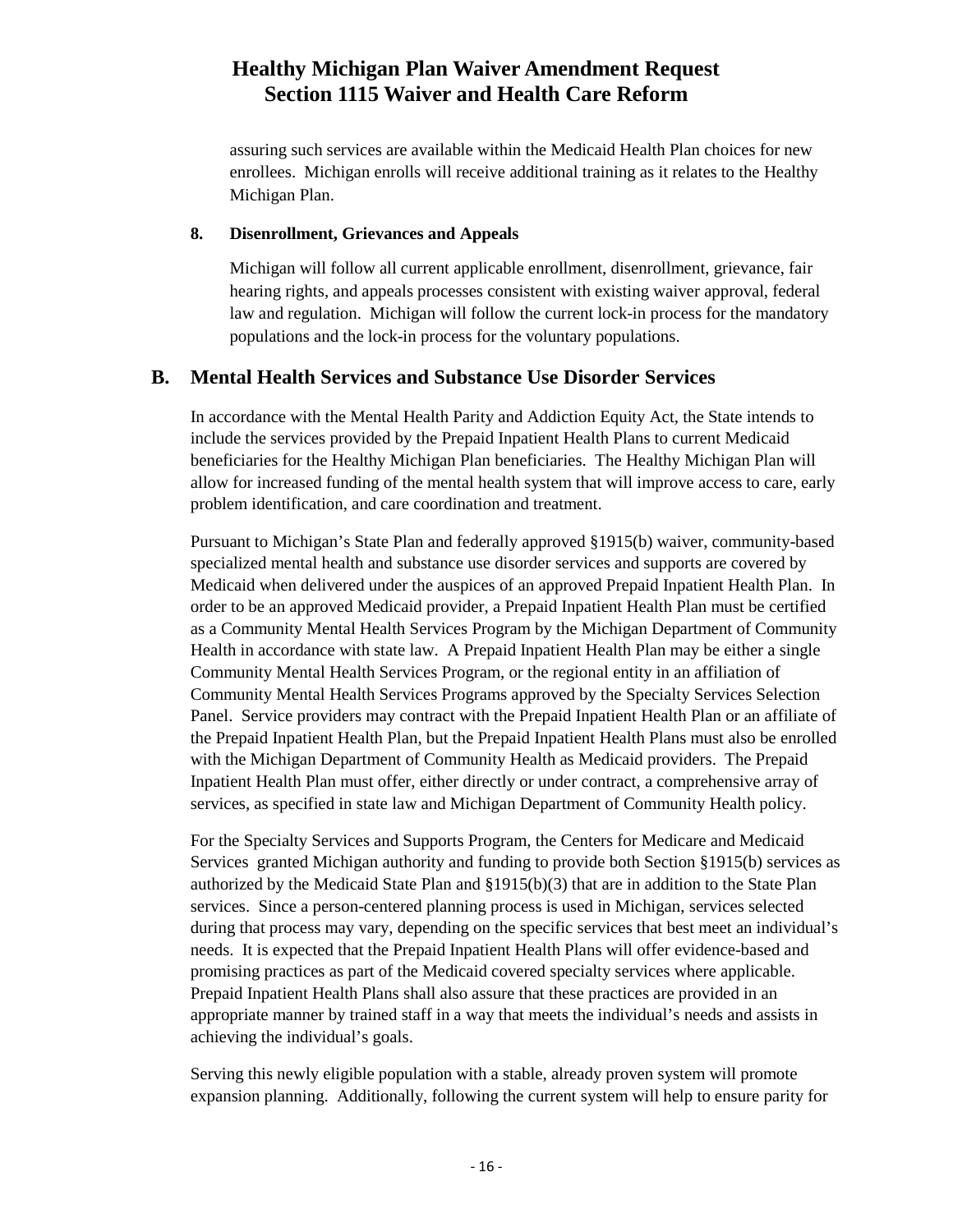mental health services and substance use disorder services. Services provided under the Healthy Michigan Plan will receive 100% federal match.

#### <span id="page-20-0"></span>**1. Benefit Expansion for Healthy Michigan Plan Beneficiaries**

In preparing to meet the needs of the individuals eligible for the Healthy Michigan Plan, Michigan is planning to significantly enhance services provided to beneficiaries in need of substance use disorder services. Services for substance use disorders will be provided in the same manner and in coordination with the mental health services and supports. All services will be identified and provided to best meet the needs of the beneficiary through person-centered planning.

Services will focus on prevention, wellness and chronic disease management (including caretaker education and support services), health coaching, relapse prevention and care coordination. In the outpatient arena, there will be more intense effort spent on screening and assessment, early intervention, evidence-based complimentary services, and intensive case management. Recovery and Rehabilitative Support Services staff will coordinate with case management, peer and community supports programs. In cases where maternal services are needed to support newborns and children in the home, there will be intensive home based treatment, caretaker coaching, therapeutic mentoring and specifically focused early intervention services.

#### <span id="page-20-1"></span>**2. Adult Benefits Waiver Transition and Continuity of Care**

Michigan will ensure that any Adult Benefits Waiver beneficiary who has established a relationship with a provider participating in their Prepaid Inpatient Health Plan/Community Mental Health Services Provider will be able to continue their relationship with that provider during and after they transition to the Healthy Michigan Plan. This is true for both mental health and substance use disorder services that were in place through the Prepaid Inpatient Health Plan/Community Mental Health Services Provider at the time the Healthy Michigan Plan is implemented. For those beneficiaries newly eligible (not transitioning from the Adult Benefits Waiver) the services will be provided as stated through coordination with the individual Medicaid Health Plan, feefor-service and the Prepaid Inpatient Health Plan/Community Mental Health Services Provider.

#### <span id="page-20-2"></span>**3. Community Support Services**

Michigan also intends to provide the Healthy Michigan Plan population with medically necessary supports and services that promote community inclusion and participation, independence, and/or productivity when identified in the individual plan of service. These services are currently covered under the §1915(b) mental health and substance use disorder services. These will be included as one or more of the goals developed during the person-centered planning process. These services include the following: Assistive Technology; Community Living Supports; Enhanced Pharmacy; Environmental Modifications; Crisis Observation Care; Family Support and Training; Housing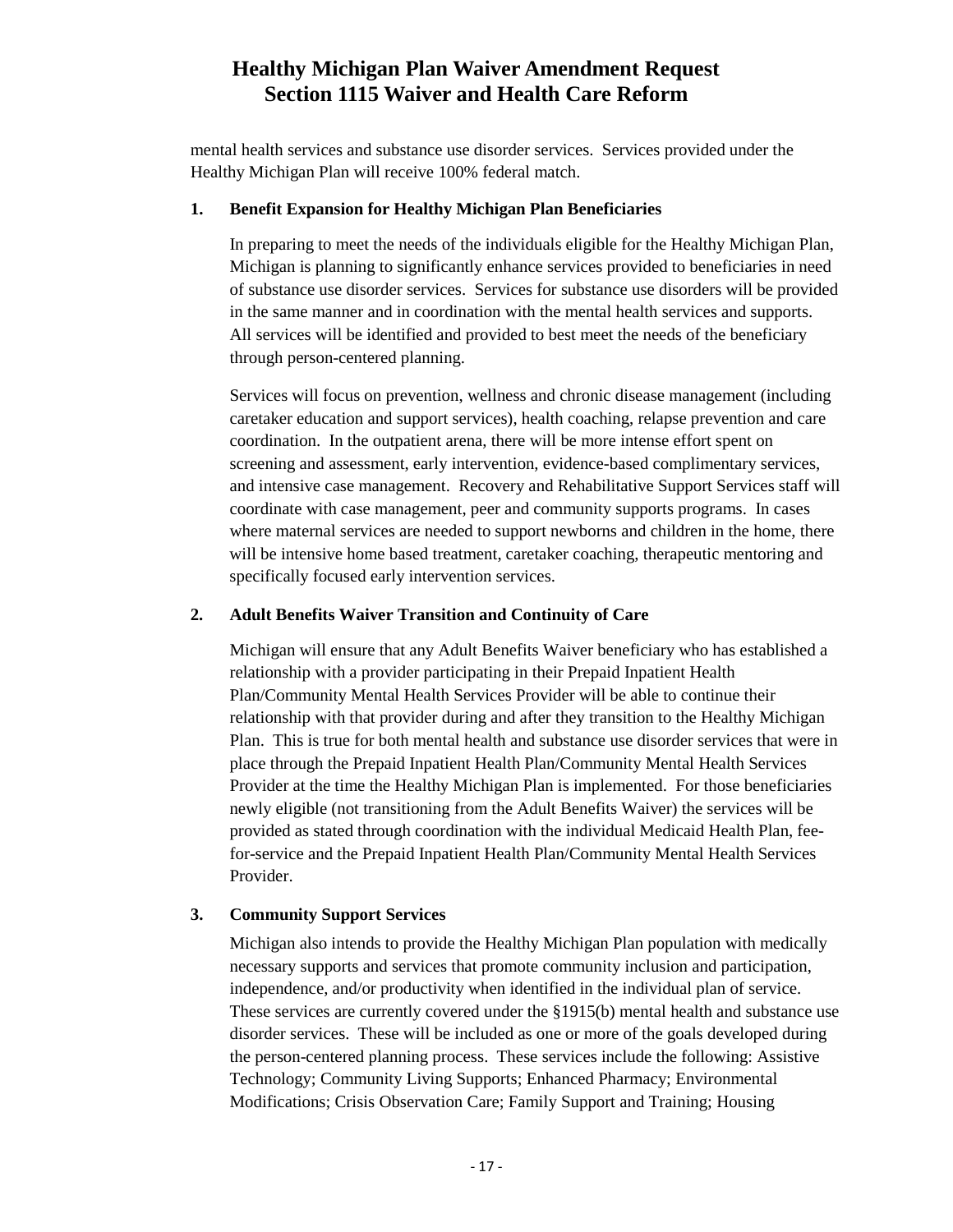Assistance; Peer-Delivered or Operated Support Services; Prevention-Direct Service Models; Respite Care Services; Skill-Building Assistance; Support and Service Coordination; Supported/Integrated Employment Services; Wraparound Services for Children and Adolescents; Fiscal Intermediary Services; Sub-Acute Detoxification; and Residential Treatment. Michigan intends to work with the Centers for Medicare and Medicaid Services to determine the appropriate authority (i.e., state plan authority or waiver authority) under which these services may be provided to Healthy Michigan Plan participants.

#### <span id="page-21-0"></span>**C. Dental Services**

The Healthy Michigan Plan will cover dental services for this waiver population through the Medicaid Health Plans (or fee-for-service when the eligible individual is not enrolled in a Medicaid Health Plan). Michigan intends to add the dental benefit to the Medicaid Health Plan benefit for those beneficiaries enrolled in a Medicaid Health Plan. Michigan believes that by including the dental benefit in the Medicaid Health Plans, it will ensure better access to dental services and will improve on the health plans ability to coordinate and manage the care of the Healthy Michigan Plan population. Proper dental care has proven to be one of the first lines of defense in identifying health issues and facilitating referral for proper medical treatment before more serious conditions or illnesses present themselves.

## <span id="page-21-1"></span>**D. Maternal Infant Health Program**

Maternal Infant Health Program is a service currently provided to pregnant women and infants enrolled in Medicaid as a fee-for-service benefit. Women who become pregnant while in the Healthy Michigan Plan are allowed to remain in this population category or move to regular Medicaid for pregnant women. Expanding the home visitation program for this population is included in the Governors' Infant Mortality Reduction Plan and would allow these services to be available regardless of the program these women choose. Offering this program through the current fee-for-service delivery system will provide continuity with these beneficiaries' current health plan benefits.

This program's objective is to promote healthy pregnancies, positive birth outcomes, and healthy infant growth and development. This will help to reach Michigan's goal of reducing infant morbidity and mortality.

#### <span id="page-21-2"></span>**E. Vision**

Vision services, including access to prescription eyeglasses, are essential in maintaining quality of life. A routine eye examination may detect previously undiagnosed chronic health issues such as diabetes, hypertension, glaucoma and other systemic diseases. These medical conditions can lead to greater health care costs if left undetected and untreated. For the Healthy Michigan Plan population, vision services will be administered using the existing delivery systems identified in the State Plan for current Medicaid beneficiaries. This will be a part of the Medicaid Health Plan benefit as well.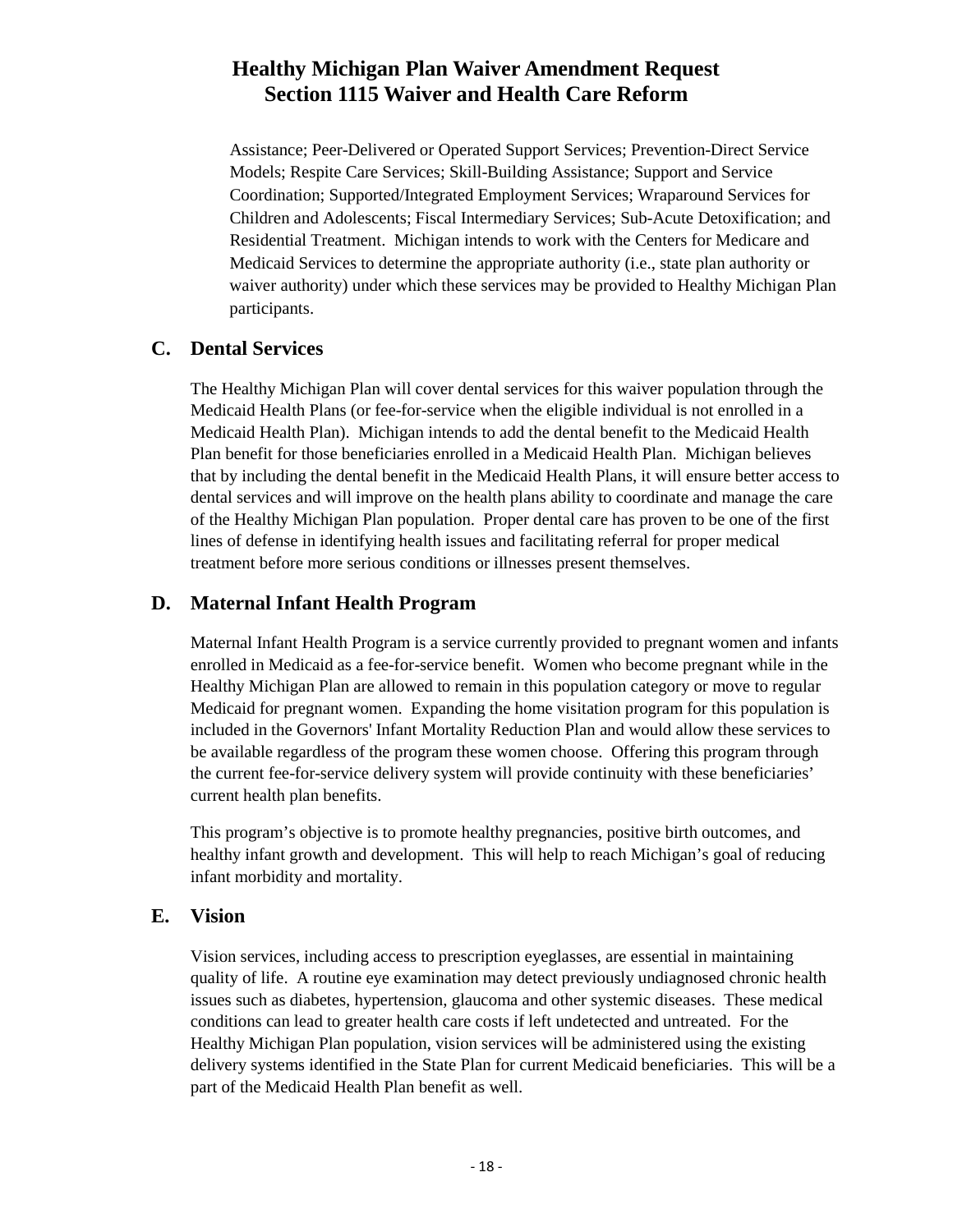## <span id="page-22-0"></span>**F. Home Help**

Michigan's home help program has the dual distinction of being both the most widely utilized and the most cost-effective long-term care related service offered by Medicaid. It plays a significant role in reducing more costly nursing facility placements and allows the State to offer long term-care services in the least restrictive setting, consistent with the Olmstead decision. Home help services will be provided through Michigan's fee-for-service program.

## <span id="page-22-1"></span>**G. Non-Emergency Medical Transportation**

The Medicaid Health Plans will provide non-emergency medical transportation for those services covered by the Medicaid Health Plan. For those services not covered by the Medicaid Health Plan, non-emergency medical transportation will be covered through the current Medicaid arrangements.

Federal law requires that individual state Medicaid agencies "ensure necessary transportation for recipients to and from providers." Non-emergency medical transportation services help ensure that beneficiaries can access medical, preventive, prenatal, and behavioral health services.

## <span id="page-22-2"></span>**H. Early and Periodic Screening, Diagnosis and Treatment Services**

The Medicaid Health Plans will provide Early and Periodic Screening, Diagnosis and Treatment services to beneficiaries aged 19 and 20 as specified in the State Plan. The State will identify individuals under 21 years of age who qualify for these services and assure that these services are provided to those who qualify.

## <span id="page-22-3"></span>**I. Pharmacy Services**

Healthy Michigan Plan pharmacy benefits will include the same coverage of medications and will follow the same administration pattern that is currently in place for the Medicaid population. Medicaid beneficiaries enrolled in a Medicaid Health Plan will receive the pharmacy benefit as part of their health plan services, with the exception of the psychotropic carve-out medications. These medications are provided on a fee-for-service basis. This is also true for the physician injectable psychotropic medications that are administered in the physician's office.

## <span id="page-22-4"></span>**VI. Implementation and Outreach**

## <span id="page-22-5"></span>**A. Implementation**

The implementation for the Healthy Michigan Plan is being planned for April 1, 2014. Given the federally mandated scope of benefits, the various delivery systems that exist in the State today and the direction contained in Michigan's Public Act 107 of 2013, the Michigan Department of Community Health anticipates pursuing a number of operational and administrative modifications in order to meet its goals for this demonstration project as well as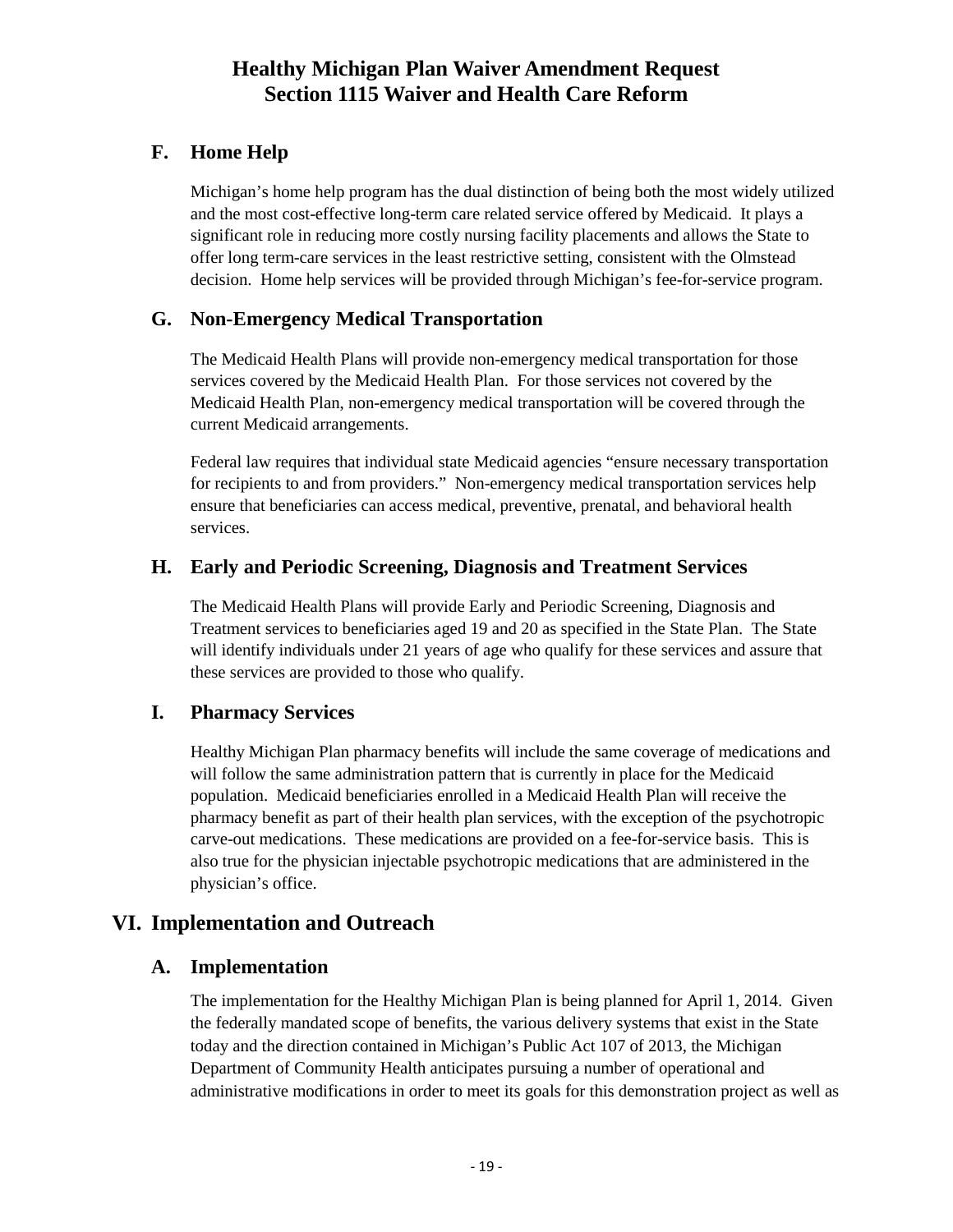its legal obligations. To that end, the Department intends to seek available enhanced as well as current Federal financial participation for any new or amended contracts or other agreements resulting from the implementation of this waiver amendment, as permitted by federal laws and regulations. The State anticipates needing contractual assistance in establishing the MI Health Accounts, program evaluation, a healthy behavior structure, and the other unique elements of this waiver.

#### <span id="page-23-0"></span>**B. Outreach**

Michigan will engage in a robust outreach plan to enroll new beneficiaries under this Medicaid category. Michigan will be conducting a media campaign that may include any or all of the following: the creation of a website devoted towards health care reform; utilization of radio advertising, television broadcasting, public service announcements and social media; and the creation of a new benefit brochure.

Given that this Medicaid category will include a wide age range of individuals, the State will be using current research-based sources, which provide details regarding the most effective outreach tools to use in an effort to reach this population. This campaign will be conducted statewide.

Additionally, Michigan is already networking with different Medicaid providers and advocacy groups through the public notice process to solicit information on education and outreach activities. The response has been overwhelmingly positive in terms of partnering with Michigan in identifying eligible people for the Healthy Michigan Plan.

## <span id="page-23-1"></span>**VII. Cost Effectiveness and Budget Neutrality**

The completed budget neutrality template for the Healthy Michigan Plan under this Section 1115 waiver amendment is included as Attachment C. The development of the projected cost of this population incorporates all services that are intended to be covered by a managed care payment (both physical and behavioral health) as well as any services that may be covered under a fee-for-service arrangement. Aggregate costs are based on the current nondisabled Medicaid adult population with adjustments for morbidity, pent-up demand, co-pays and contributions and trend after the first year of the waiver.

## <span id="page-23-2"></span>**VIII. Statutory Waivers and Expenditure Authority Requests**

## <span id="page-23-3"></span>**A. Michigan Statutory Waiver Requests**

Michigan seeks waiver of the following requirements of the Social Security Act:

#### • **Statewideness - Section 1902(a)(1)**

To the extent necessary to enable the State to operate the demonstration and provide managed care plans, only in certain geographical areas.

• **Proper and Efficient Administration - Section 1902(a)(4)**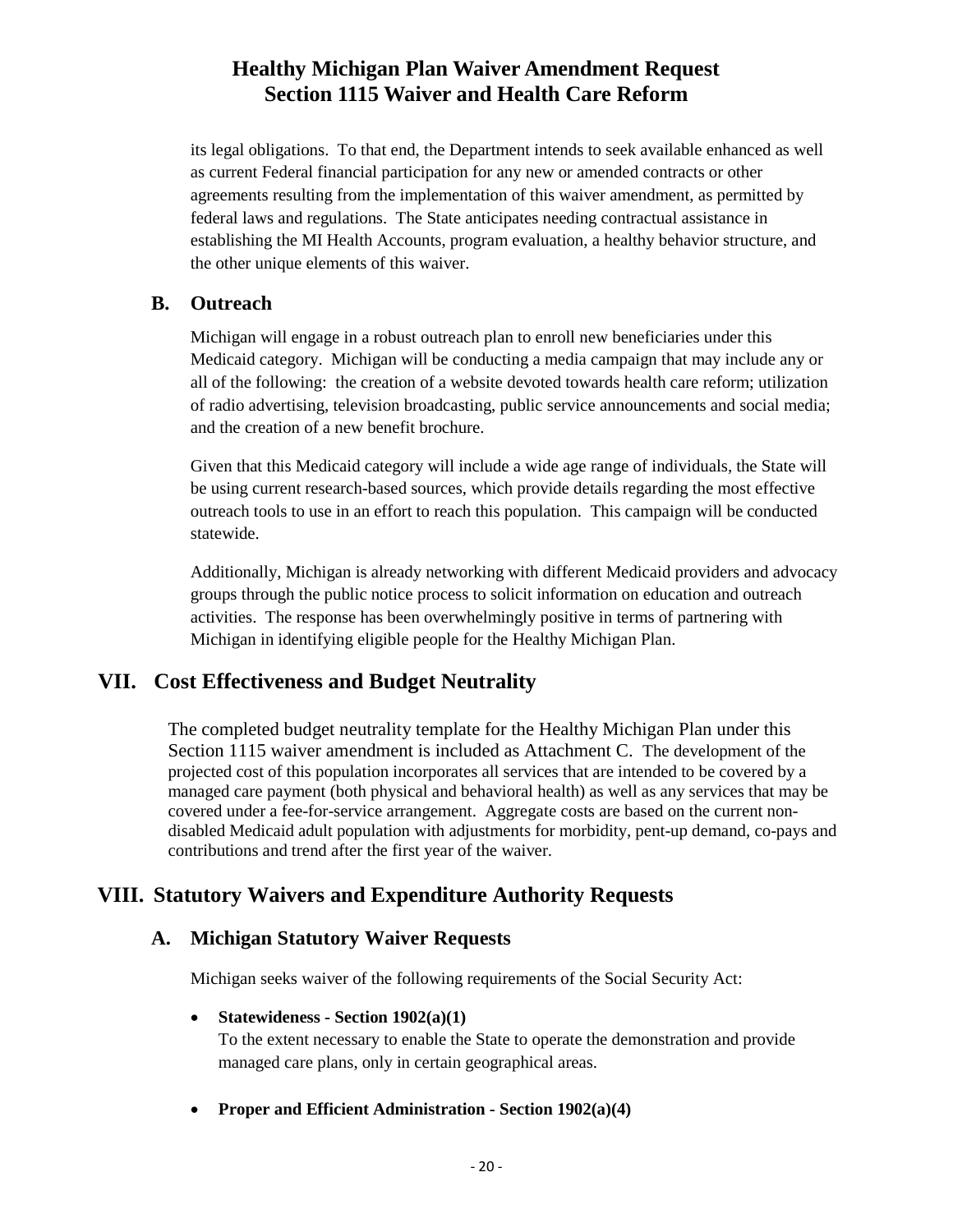To enable the State to mandate beneficiaries into a single prepaid inpatient health plan or prepaid ambulatory health plan, Medicaid Health Plan and prohibit disenrollment from them.

#### • **Freedom of Choice - Section 1902(a)(23)**

To the extent necessary to enable the State to restrict freedom of choice of provider for the demonstration-eligible population as provided herein. Beneficiaries will be required to obtain medical assistance from any qualified provider in the state. Under this program, free choice of providers is restricted. That is, beneficiaries enrolled in the program must receive services through a Medicaid Health Plan or a Prepaid Inpatient Health Plan. The Michigan Department of Community Health may place beneficiaries in the beneficiary monitoring program if they fail to meet their cost-sharing obligations or if they show high rates of inappropriate over utilization of services.

• **Amount, Duration and Scope of Services and Comparability - Section 1902(a)(10)(B)** To the extent necessary to enable the State to offer services to the demonstration-eligible population as described herein. The section requires all services for categorically needy individuals to be equal in amount, duration, and scope. Beneficiaries enrolled in a Medicaid Health Plan may receive additional benefits such as case management and health education that will not be available to beneficiaries not enrolled in the Medicaid Health Plans.

#### • **Cost-Sharing - Section 1902(a)(14) insofar as it incorporates Sections 1916 and 1916A**

To the extent necessary to enable the State to impose cost-sharing obligations, including average monthly co-pays and contributions, on the demonstration eligible population as described in this waiver amendment.

#### • **Choice of Coverage - Section 1932(a)(3)**

To the extent necessary to assign beneficiaries in the demonstration-eligible population to prepaid inpatient health plans based on geography and to permit beneficiary choice of provider, but not plan. Note that the State employs the rural exception under Section  $1932(a)(3)(B)$  and related regulations with respect to choice of managed care organizations as described herein.

## <span id="page-24-0"></span>**B. Expenditure Authority**

In addition, under the expenditure authority of section  $1115(a)(2)$  of the Social Security Act (the Act), expenditures made by the State for the items identified section  $V(B)(3)$  under the heading of Community Supports Services of this waiver amendment (which would not otherwise be included as matchable expenditures under section 1903 of the Act) shall, for the period beginning April 1, 2014 through the end of this waiver, unless otherwise specified, be regarded as matchable expenditures either under this waiver authority or under the State's Medicaid State Plan. The Michigan Department of Community Health staff are working with our federal partners to determine which authority these services will be covered.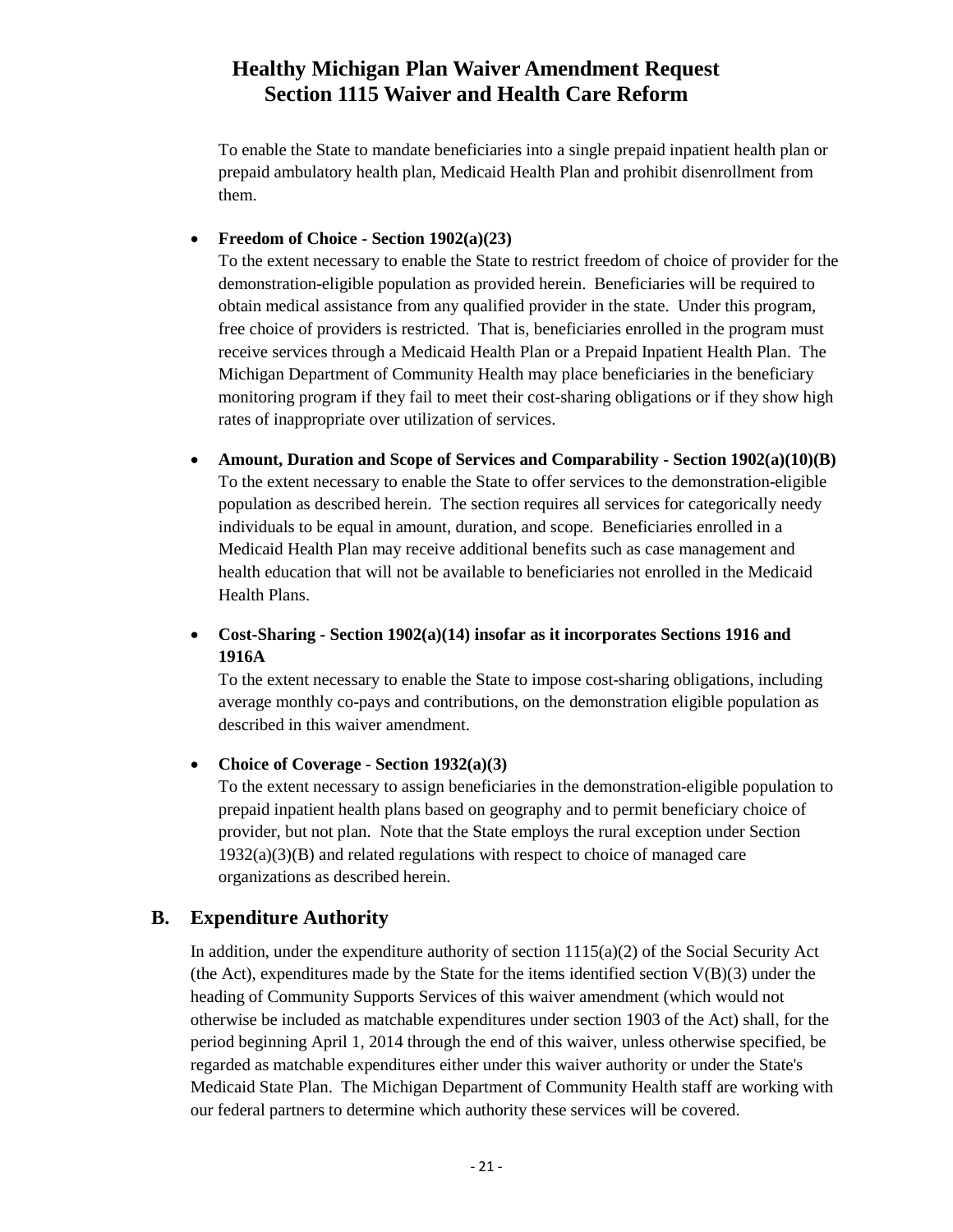## <span id="page-25-0"></span>**IX. Public Notice**

#### <span id="page-25-1"></span>**A. Discussions with Stakeholders**

The Michigan Department of Community Health staff has presented to legislative committees on multiple occasions throughout the process of development of House Bill 4714, which was the bill authorizing the funding and implementation of the Healthy Michigan Plan and the basis for Public Act 107 of 2013, the resulting state law. There have been briefings with individual legislators and congressional staff.

The Michigan Department of Community Health has conducted public notice by meeting with various stakeholders, advocacy groups and the general public to discuss the Healthy Michigan Plan and the need for this amended waiver application. Relevant dates of past and future meetings with stakeholders include:

- 1. August 22, 2013 Medical Care Advisory Council
- 2. September 16, 2013 The Michigan Department of Community Health staff attended a town hall meeting in Sterling Heights, Michigan. The Michigan Department of Community Health staff met with Representative Yanez to discuss health care reform, the federal Health Insurance Marketplace and the Healthy Michigan Plan waiver amendment with the public.
- 3. September 24, 2013 Michigan State Medical Society (advocacy group for Michigan physicians)
- 4. September 24, 2013 Federally Qualified Health Centers
- 5. September 26, 2013 Substance Abuse and Mental Health Services Administration
- 6. September 27, 2013 Prepaid Inpatient Health Plans (this includes staff from the Community Mental Health Services Programs and the Coordinating Agencies.
- 7. October 15, 2013 The Michigan Department of Community Health staff met again with the Medical Care Advisory Council to provide them with greater detail regarding the Healthy Michigan Plan and proposed implementation.
- 8. October 21, 2013 The Michigan Department of Community Health staff presented the Healthy Michigan Plan at the Michigan Association of Community Mental Health Boards annual fall conference.
- 9. December 6, 2013 Representatives from the Michigan Department of Community Health will be meeting with several local Community Mental Health Services Programs to discuss the Healthy Michigan Plan.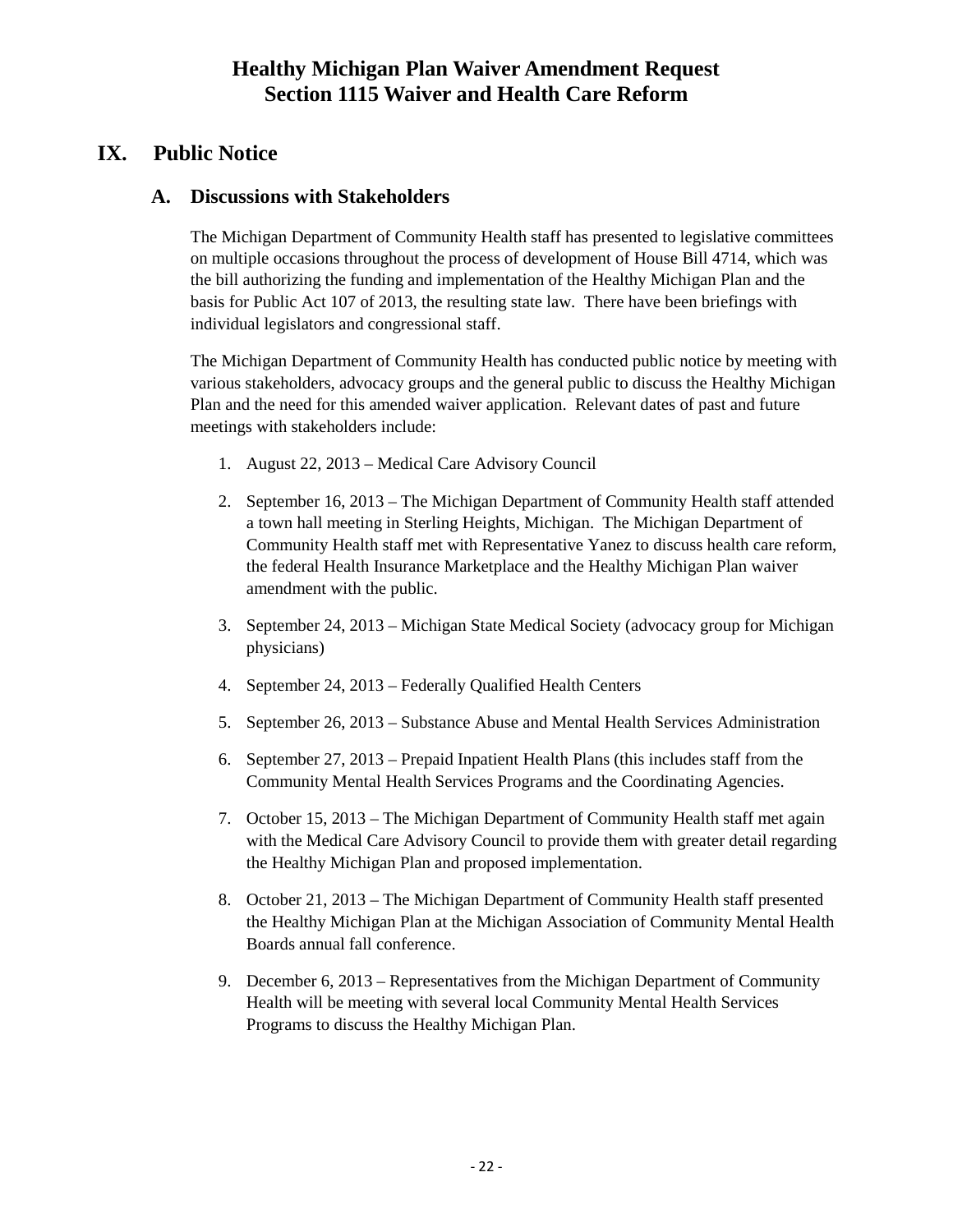## <span id="page-26-0"></span>**B. Website**

The State has launched a webpage devoted to disseminating information pertaining to the Healthy Michigan Plan. This webpage will allow the public and stakeholder organizations to be apprised as the initiative progresses. It will serve as a communication medium to provide advance notice of public meetings and will make briefing materials and other information available. In addition, the State intends to use this website as a tool to continue to obtain input from the public.

The webpage provides information related to the Healthy Michigan Plan proposed waiver amendment and related State Plan Amendments. In addition, the Michigan Department of Community Health has created a new mailbox [\(healthymichiganplan@michigan.gov\)](mailto:healthymichigan@michigan.gov) to allow the public to send questions or comments regarding the Healthy Michigan Plan. This mailbox will be checked daily during normal business hours. The Michigan Department of Community Health went live with the webpage and mailbox, and issued a public notice on both the webpage and in selected newspapers, in mid-October of 2013.

## <span id="page-26-1"></span>**C. Tribal Consultation**

The Michigan Department of Community Health has provided a summary of the Healthy Michigan Plan to the tribal communities during the regularly scheduled quarterly meetings, which occurred during calendar year 2013. The status of House Bill 4714 and the Michigan Department of Community Health's intent regarding this waiver amendment were also discussed. State of Michigan staff presented the Healthy Michigan Plan on October 9, 2013, during a regularly scheduled Quarterly Tribal Health Directors meeting where there was representation from each tribe in the State of Michigan.

In addition, Michigan sent a letter notifying the Tribal Council of Michigan's plan to submit a Section 1115 waiver amendment and two State Plan Amendments as part of the Healthy Michigan Plan approval process. Please see Attachment B for a copy of the notice provided.

#### <span id="page-26-2"></span>**D. Toll-free Number**

Michigan has created a new toll-free Michigan Health Care Helpline telephone number that can assist various stakeholders or applicants with questions related to health care reform. This number has a call tree specifically designed for providers, businesses, prospective applicants, or any other interested party to call for more information regarding health care reform. This number will be augmented to provide information specific to the Healthy Michigan Plan upon waiver amendment approval.

In addition, Michigan has also created a new toll-free Modified Adjusted Gross Income Application Assistance line that helps applicants fill out the new Michigan version of the streamlined application. This number will also be augmented to help potential Healthy Michigan Plan applicants apply for the program and to answer any questions they may have regarding the program. Once a person becomes enrolled in the program, they may also